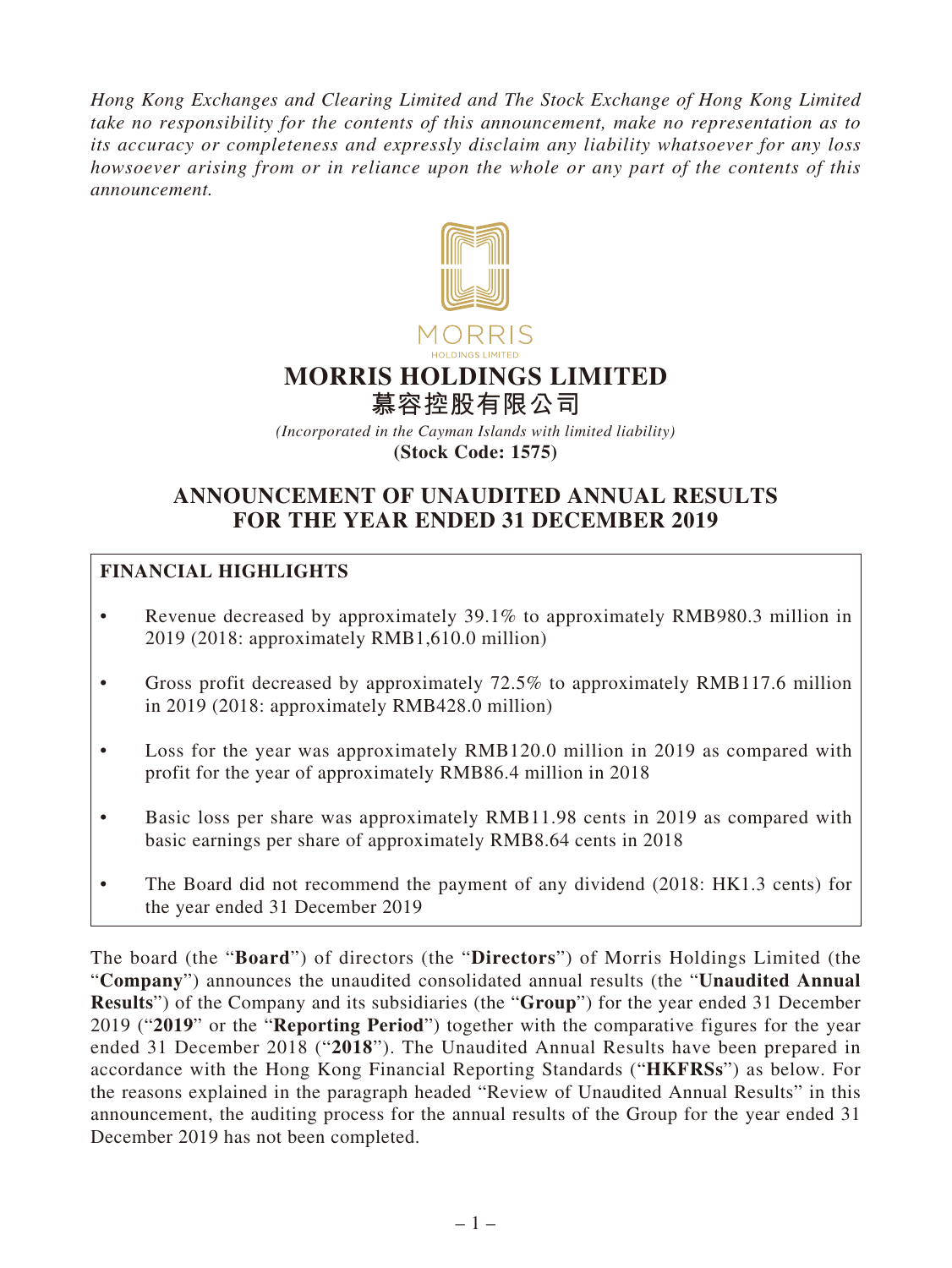# **UNAUDITED CONSOLIDATED STATEMENT OF PROFIT OR LOSS AND OTHER COMPREHENSIVE INCOME**

*For the year ended 31 December 2019*

|                                                                                                                                                                                                                     | <b>Notes</b>               | 2019<br><b>RMB'000</b><br>(Unaudited) | 2018<br><b>RMB'000</b><br>(Audited) |
|---------------------------------------------------------------------------------------------------------------------------------------------------------------------------------------------------------------------|----------------------------|---------------------------------------|-------------------------------------|
| Revenue<br>Cost of sales                                                                                                                                                                                            | 5                          | 980,298<br>(862, 681)                 | 1,610,043<br>(1, 181, 999)          |
| Gross profit<br>Other income and gains<br>Allowance for expected credit losses in respect of                                                                                                                        | 6                          | 117,617<br>82,585                     | 428,044<br>85,791                   |
| financial assets carried at amortised cost, net<br>Selling and distribution expenses<br>Administrative expenses                                                                                                     |                            | (15,579)<br>(191, 938)<br>(117,073)   | (2,331)<br>(207, 606)<br>(153,770)  |
| Other expenses and losses<br>Finance costs                                                                                                                                                                          | $\boldsymbol{7}$           | (4,539)<br>(29, 331)                  | (24, 972)<br>(24, 870)              |
| (Loss)/profit before tax<br>Income tax credit/(expense)                                                                                                                                                             | $\boldsymbol{\delta}$<br>9 | (158, 258)<br>38,253                  | 100,286<br>(13,881)                 |
| (Loss)/profit for the year                                                                                                                                                                                          |                            | (120, 005)                            | 86,405                              |
| Other comprehensive (loss)/income:<br>Other comprehensive (loss)/income may be<br>reclassified to profit or loss in subsequent<br><i>periods:</i><br>Exchange differences on translation of financial<br>statements |                            | (17,504)                              | 15,814                              |
| Total comprehensive (loss)/income for the year                                                                                                                                                                      |                            | (137,509)                             | 102,219                             |
| (Loss)/profit attributable to:<br>Owners of the Company<br>Non-controlling interests                                                                                                                                |                            | (119,751)<br>(254)                    | 86,405                              |
|                                                                                                                                                                                                                     |                            | (120, 005)                            | 86,405                              |
| Total comprehensive (loss)/income attributable to:<br>Owners of the Company<br>Non-controlling interests                                                                                                            |                            | (137, 247)<br>(262)                   | 102,219                             |
|                                                                                                                                                                                                                     |                            | (137,509)                             | 102,219                             |
| (Loss)/earnings per share attributable to<br>ordinary equity holders of the Company                                                                                                                                 |                            |                                       |                                     |
| Basic and diluted (RMB cents)                                                                                                                                                                                       | 10                         | (11.98)                               | 8.64                                |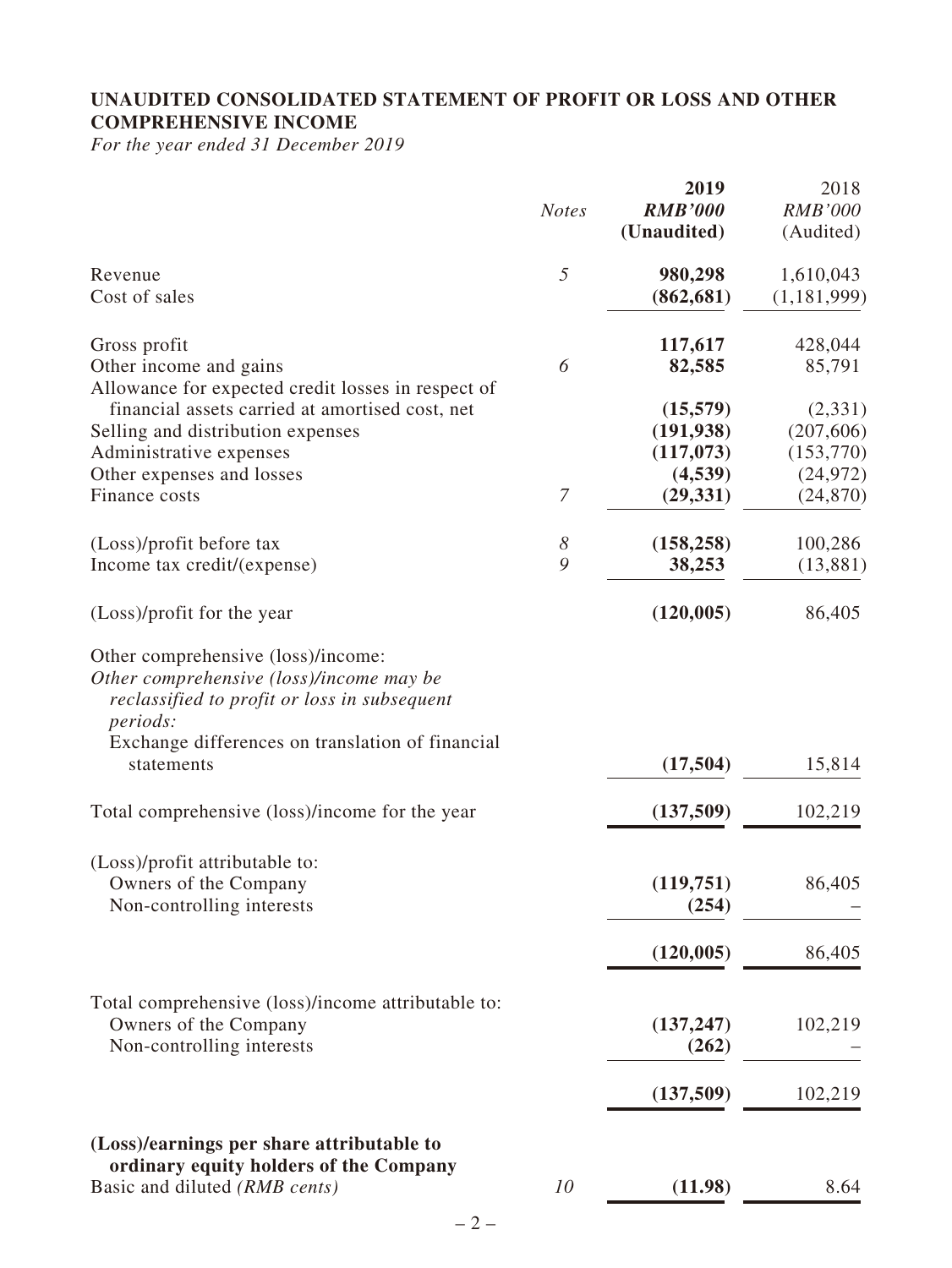# **UNAUDITED CONSOLIDATED STATEMENT OF FINANCIAL POSITION**

*At 31 December 2019*

|                                                                                    | <b>Notes</b> | 2019<br><b>RMB'000</b><br>(Unaudited) | 2018<br><b>RMB'000</b><br>(Audited) |
|------------------------------------------------------------------------------------|--------------|---------------------------------------|-------------------------------------|
| <b>NON-CURRENT ASSETS</b>                                                          |              |                                       |                                     |
| Property, plant and equipment<br>Prepaid land lease payments                       |              | 73,857                                | 59,096<br>8,074                     |
| Right-of-use assets<br>Contingent consideration receivables<br>Deferred tax assets |              | 234,745<br>234,425<br>9,020           | 226,318<br>6,866                    |
| Total non-current assets                                                           |              | 552,047                               | 300,354                             |
| <b>CURRENT ASSETS</b>                                                              |              |                                       |                                     |
| Inventories                                                                        | 12           | 169,509                               | 217,291                             |
| Trade and bills receivables<br>Prepayments, deposits and other receivables         |              | 217,018<br>212,217                    | 634,521<br>62,082                   |
| Pledged deposits                                                                   |              | 132,277                               | 93,976                              |
| Cash and cash equivalents                                                          |              | 71,046                                | 123,928                             |
| Total current assets                                                               |              | 802,067                               | 1,131,798                           |
| <b>CURRENT LIABILITIES</b>                                                         |              |                                       |                                     |
| Trade and bills payables<br>Contract liabilities                                   | 13           | 389,334<br>24,844                     | 416,766<br>17,967                   |
| Other payables and accruals                                                        |              | 63,240                                | 126,331                             |
| Amount due to a shareholder                                                        |              | 10,107                                | 9,978                               |
| Amount due to a related company                                                    |              | 80,310                                | 81,959                              |
| Interest-bearing bank borrowings                                                   |              | 220,815                               | 142,197                             |
| Warranty provision                                                                 |              | 4,689                                 | 4,943                               |
| Lease liabilities<br>Derivative financial instruments                              |              | 46,504                                | 2,521                               |
| Convertible loan                                                                   |              | 99,986                                | 181,372                             |
| Income tax payables                                                                |              | 18,969                                | 68,923                              |
| Total current liabilities                                                          |              | 958,798                               | 1,052,957                           |
| <b>NET CURRENT (LIABILITIES)/ ASSETS</b>                                           |              | (156, 731)                            | 78,841                              |
| <b>TOTAL ASSETS LESS CURRENT LIABILITIES</b>                                       |              | 395,316                               | 379,195                             |
| <b>NON-CURRENT LIABILITIES</b>                                                     |              |                                       |                                     |
| Deferred tax liabilities<br>Accruals                                               |              | 2,888                                 | 5,845<br>6,029                      |
| Convertible loan                                                                   |              | 9,602                                 |                                     |
| Lease liabilities                                                                  |              | 176,709                               |                                     |
| Total non-current liabilities                                                      |              | 189,199                               | 11,874                              |
| Net assets                                                                         |              | 206,117                               | 367,321                             |
| <b>EQUITY</b>                                                                      |              |                                       |                                     |
| Share capital                                                                      |              | 6,914                                 | 6,914                               |
| Reserves                                                                           |              | 199,465                               | 360,407                             |
| Equity attributable to owners of the Company<br>Non-controlling interests          |              | 206,379<br>(262)                      | 367,321                             |
| Total equity                                                                       |              | 206,117                               | 367,321                             |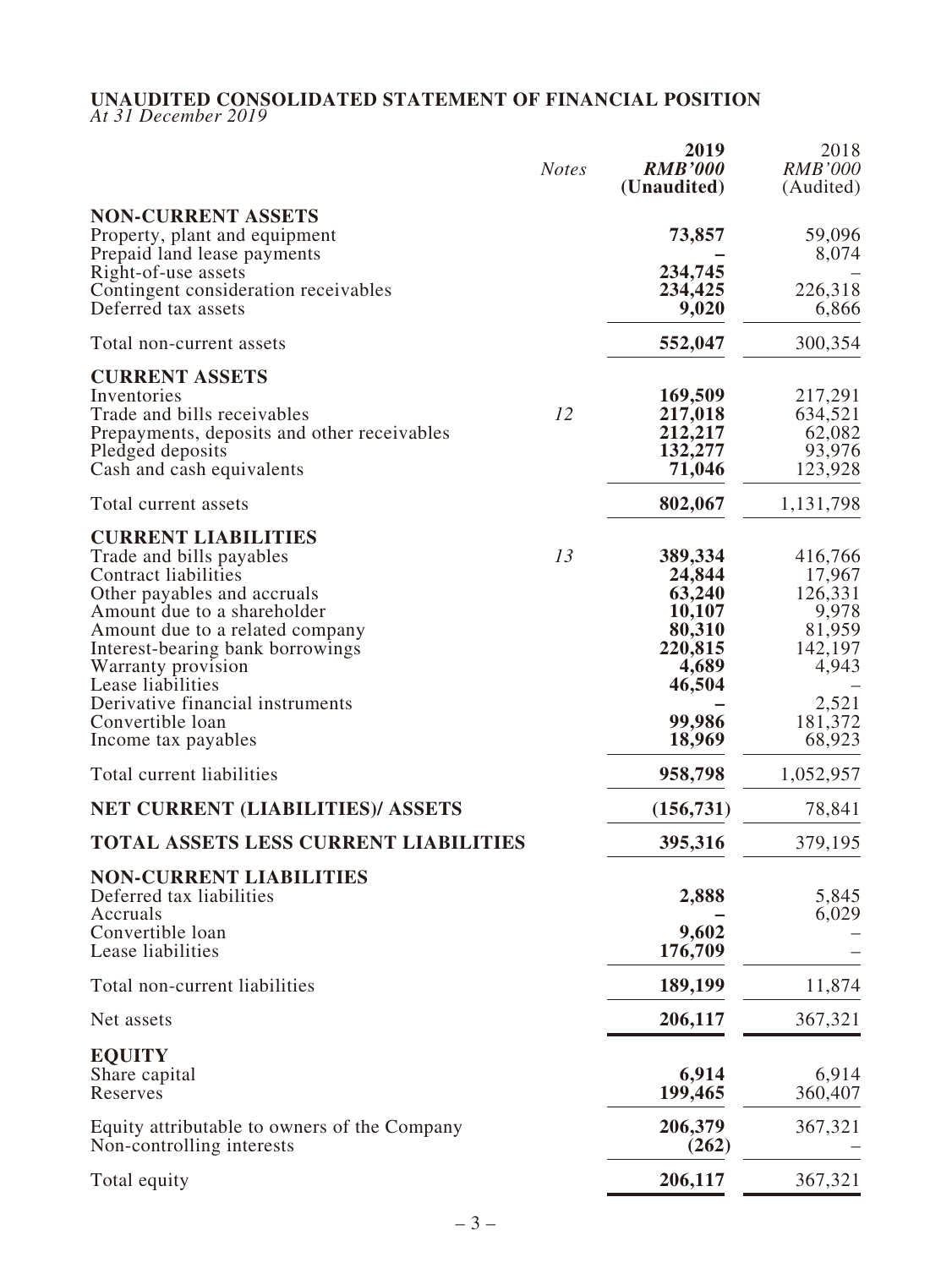# **NOTES TO THE UNAUDITED CONSOLIDATED FINANCIAL STATEMENTS**

*For the year ended 31 December 2019*

#### **1. GENERAL**

The Company is an exempted company with limited liability incorporated in the Cayman Islands on 18 December 2013. The registered office address of the Company is Cricket Square, Hutchins Drive, P.O. Box 2681, Grand Cayman KY1-1111, Cayman Islands. The principal place of business of the Company is located at Unit 2001, 20/F, Citicorp Centre, 18 Whitfield Road, Causeway Bay, Hong Kong.

The shares of the Company are listed on the Main Board of The Stock Exchange of Hong Kong Limited (the "**Stock Exchange**") since 12 January 2017.

The Company acts as the holding company of the Group and its subsidiaries are principally engaged in the manufacture and sale of sofas, sofa covers and other furniture products.

This announcement has been approved for issue by the Board on 31 March 2020.

#### **2. BASIS OF PREPARATION**

This financial information has been prepared in accordance with Hong Kong Financial Reporting Standards ("**HKFRSs**") (which include all Hong Kong Financial Reporting Standards, Hong Kong Accounting Standards ("**HKASs**") and Interpretations) issued by the Hong Kong Institute of Certified Public Accountants ("**HKICPA**"), accounting principles generally accepted in Hong Kong and the disclosure requirements of the Hong Kong Companies Ordinance. It has been prepared under the historical cost convention. This announcement is presented in Renminbi ("**RMB**") and all values are rounded to the nearest thousand ("**RMB'000**") except when otherwise indicated.

In preparing the unaudited consolidated financial statements, the Directors have given careful consideration to the future liquidity of the Group in light of the Group's net loss and net current liabilities of approximately RMB120,005,000 and RMB156,731,000 respectively as at 31 December 2019. The Directors have taken the following factors to consider the future liquidity which include, but not limited to the followings:

#### **(i) Necessary facilities**

The Group is in the process of negotiating with its bankers for the renewal and additional of bank facilities, and the restructuring of bank loan combination with an aim to transform the short-term bank loans to long-term bank loans, in order to meet the Group's working capital and financial requirements in the next 12 months.

#### **(ii) Financial support and amount due to immediate holding company**

Morris Capital Limited has agreed to provide the financial support for not less than 12 months from the year ended 31 December 2019.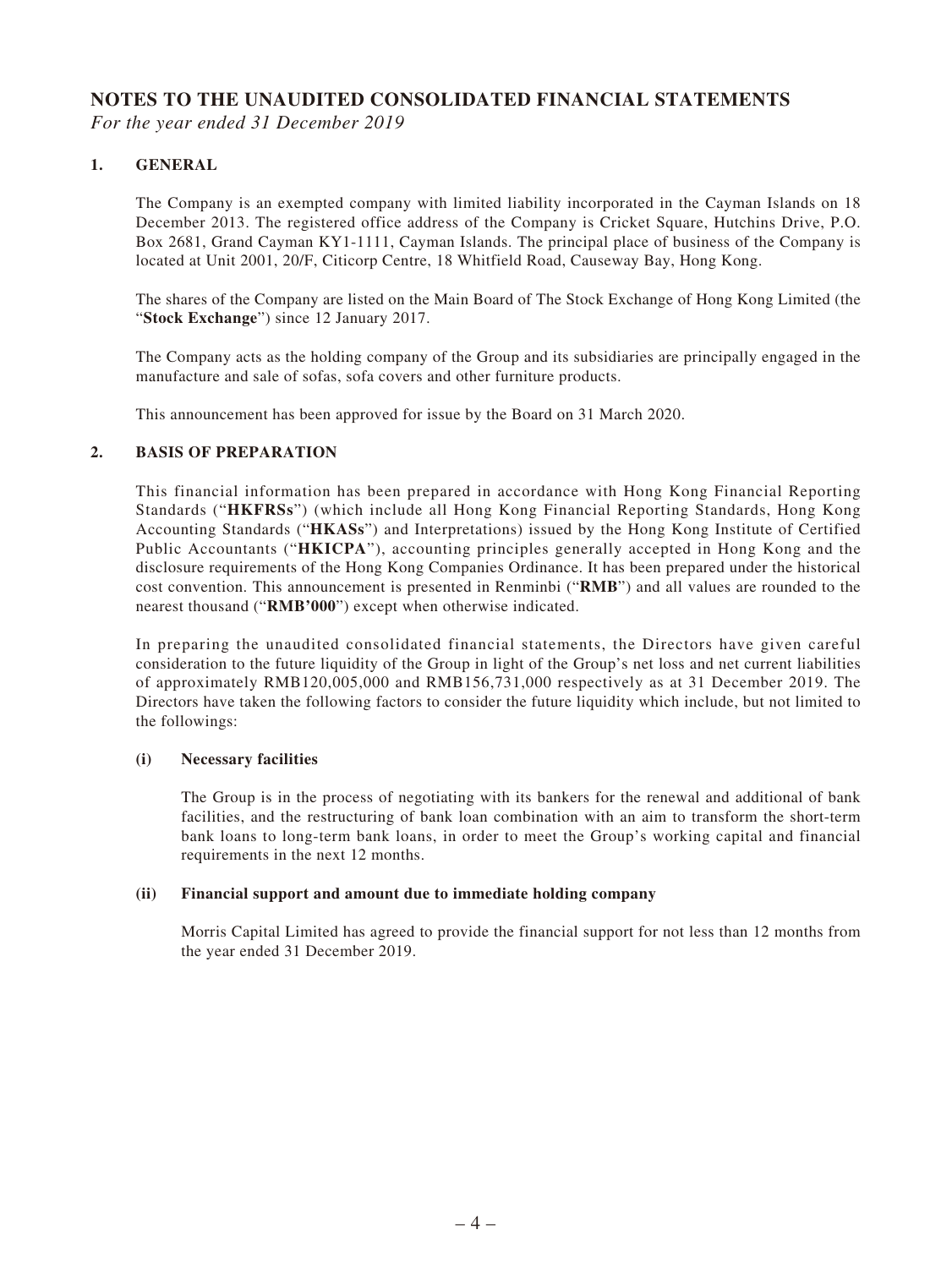#### **3. APPLICATION OF NEW AND AMENDMENTS TO HONG KONG FINANCIAL REPORTING STANDARDS**

The Group has applied the following new and amendments to HKFRSs (the "**New and Amendments to HKFRSs**") issued by the HKICPA for the first time in the current year:

| HKAS 19 (Amendments)       | Plan Amendment, Curtailment or Settlement            |
|----------------------------|------------------------------------------------------|
| HKAS 28 (Amendments)       | Long-term Interests in Associates and Joint Ventures |
| <b>HKFRSs</b> (Amendments) | Annual Improvements to HKFRSs 2015-2017 Cycle        |
| HKFRS 9 (Amendments)       | Prepayment Features with Negative Compensation       |
| HKFRS 16                   | Leases                                               |
| HK(IFRIC)-Int 23           | Uncertainty over Income Tax Treatments               |
|                            |                                                      |

Except as described below, the application of the New and Amendments to HKFRSs in the current year has had no material impact on the Group's financial performance and positions for the current and prior years and/or on the disclosures set out in these consolidated financial statements.

#### **HKFRS 16 Leases**

The Group has applied HKFRS 16 for the first time in the current year. HKFRS 16 superseded HKAS 17 Leases ("**HKAS 17**"), and the related interpretations.

#### *Definition of a lease*

The Group has elected the practical expedient to apply HKFRS 16 to contracts that were previously identified as leases applying HKAS 17 and HK(IFRIC)-Int 4 Determining whether an Arrangement contains a Lease and not apply this standard to contracts that were not previously identified as containing a lease. Therefore, the Group has not reassessed contracts which already existed prior to the date of initial application.

For contracts entered into or modified on or after 1 January 2019, the Group applies the definition of a lease in accordance with the requirements set out in HKFRS 16 in assessing whether a contract contains a lease.

#### *As a lessor*

Lessor accounting under HKFRS 16 is substantially unchanged from HKAS 17. Lessors will continue to classify leases as either operating or finance leases using similar principles as in HKAS 17. Therefore, HKFRS 16 did not have an impact on leases where the Group is the lessor. The lessor accounting requirements are brought forward from HKAS 17 substantially unchanged.

#### *As a lessee*

The Group has applied HKFRS 16 retrospectively with the cumulative effect recognised at the date of initial application, 1 January 2019.

As at 1 January 2019, the Group recognised additional lease liabilities and measured right-of-use assets at the carrying amount as if HKFRS 16 had been applied since commencement dates, but discounted using the incremental borrowing rates of the relevant group entities at the date of initial application by applying HKFRS 16.C8(b)(i) transition. Any difference at the date of initial application is recognised in the opening retained profits and comparative information has not been restated.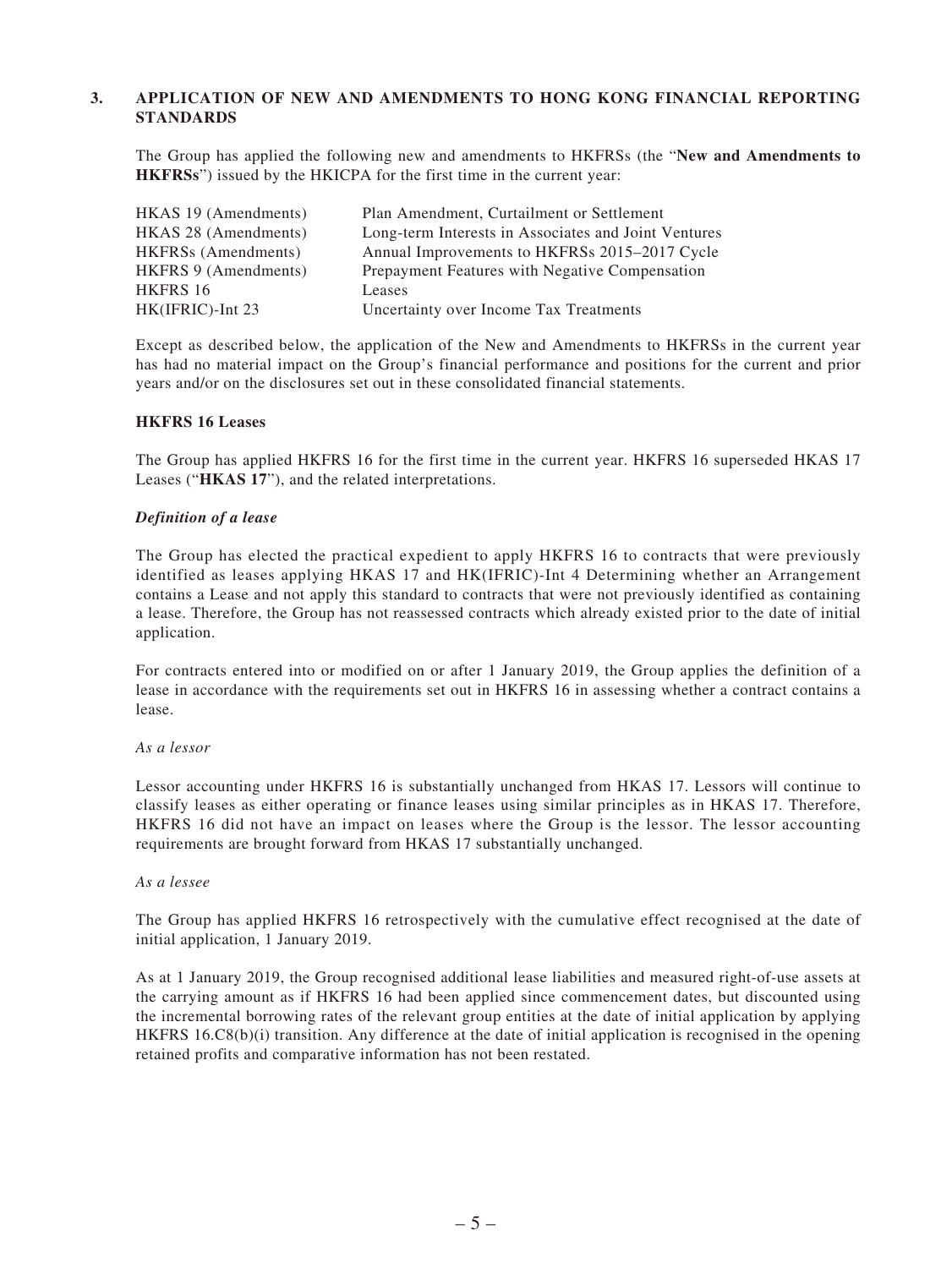When applying the modified retrospective approach under HKFRS 16 at transition, the Group applied the following practical expedients to leases previously classified as operating leases under HKAS 17, on lease – by-lease basis, to the extent relevant to the respective lease contracts:

- (i) elected not to recognise right-of-use assets and lease liabilities for leases with lease term ends within 12 months of the date of initial application;
- (ii) excluded initial direct costs from measuring the right-of-use assets at the date of initial application;
- (iii) applied a single discount rate to a portfolio of leases with a similar remaining terms for similar class of underlying assets in similar economic environment;
- (iv) used hindsight based on facts and circumstances as at date of initial application in determining the lease term for the Group's leases with extension and termination options; and
- (v) relied on the assessment of whether leases are onerous by applying HKAS 37 Provisions, Contingent Liabilities and Contingent Assets as an alternative of impairment review.

When recognising the lease liabilities for leases previously classified as operating leases, the Group has applied incremental borrowing rates of the relevant group entities at the date of initial application. The weighted average incremental borrowing rates applied by the relevant group entities range from 2.49% to 6.65%.

|                                                                                    | <i>RMB'000</i><br>(Unaudited) |
|------------------------------------------------------------------------------------|-------------------------------|
| Operating lease commitment at 31 December 2018                                     | 249,266                       |
| Less: total future interest expenses                                               | (56, 158)                     |
| Present value of remaining lease payments, discounted using the incremental        |                               |
| borrowing rate and lease liabilities recognised as at 1 January 2019               | 193,108                       |
| Less: short-term leases not recognised as liability                                | (2,640)                       |
| Less: practical expedient-leases with lease term ending within 12 months from date |                               |
| of initial application                                                             | (9,391)                       |
| Lease liabilities as at 1 January 2019                                             | 181,077                       |
| Analysis as:                                                                       |                               |
| Current                                                                            | 22,735                        |
| Non-current                                                                        | 158,342                       |
|                                                                                    | 181,077                       |

The carrying amount of right-of-use assets for own use as at 1 January 2019 comprises the following:

|                                                                  | <b>Notes</b>     | <i>RMB'000</i><br>(Unaudited) |
|------------------------------------------------------------------|------------------|-------------------------------|
| Right-of-use assets relating to operating leases recognised upon |                  |                               |
| application of HKFRS 16                                          |                  | 170.993                       |
| Add: Reclassification from prepaid land lease payments           | $\left(a\right)$ | 8,254                         |
| Less: Accrual lease liabilities                                  | (b)              | (7,101)                       |
|                                                                  |                  | 172.146                       |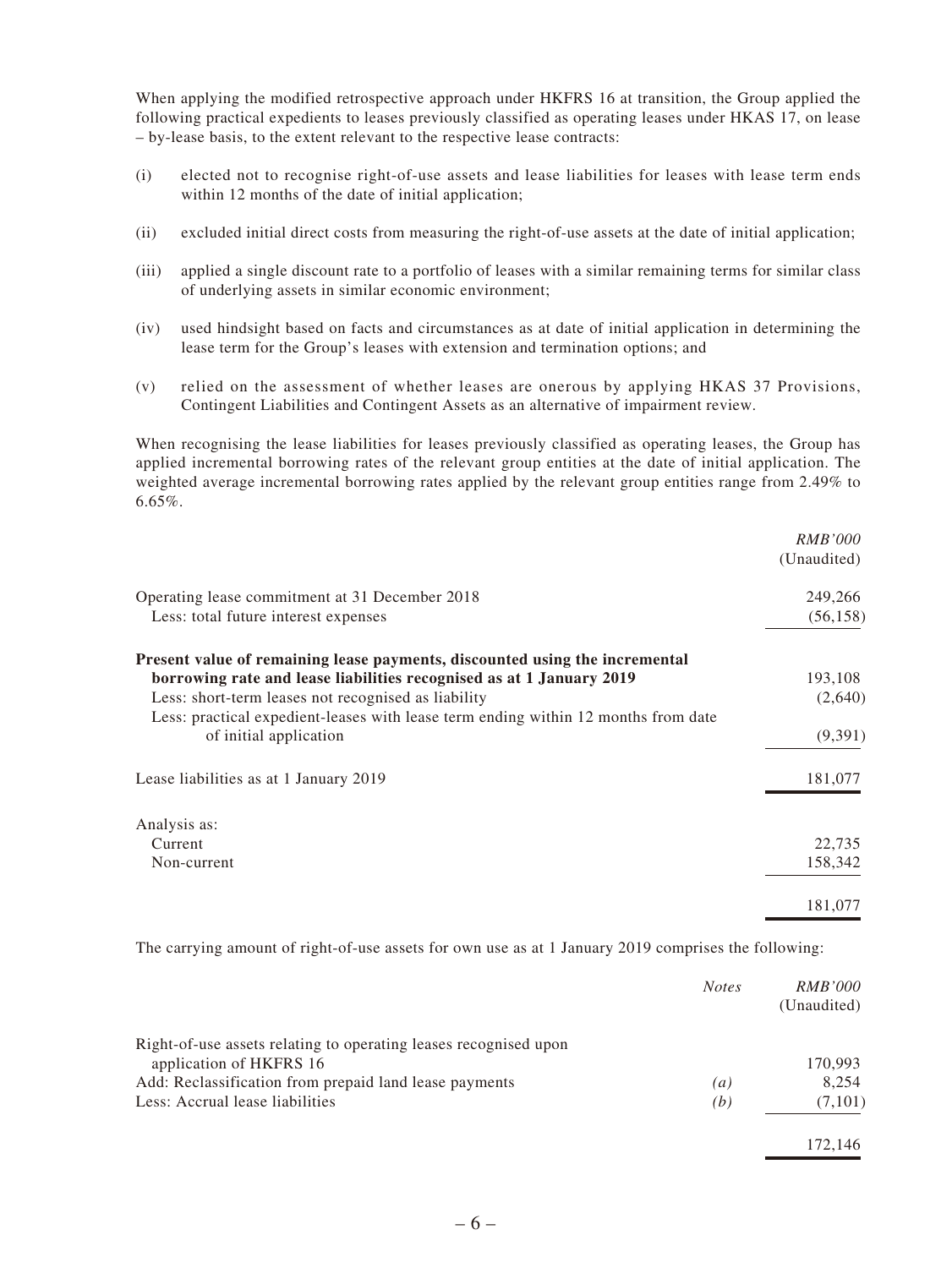#### *Notes:*

- (a) Upfront payments for leasehold lands in Cambodia for own used properties were classified as prepaid land lease payments as at 31 December 2018. Upon application of HKFRS 16, the current and non-current portion of prepaid land lease payments amounting to RMB180,000 and RMB8,074,000 respectively were reclassified to right-of-use assets.
- (b) These relate to accrued lease liabilities for leases of properties in which the lessors provided rentfree period. The carrying amount of the lease incentive liabilities under other payables and accruals as at 1 January 2019 was adjusted to right-of-use assets at transition.

#### **Impact on the unaudited consolidated financial statements**

The following table summarises the impacts of the adoption of HKFRS 16 on the Group's consolidated statement of financial position at 1 January 2019. Line items that were not affected by the changes have not been included.

|                                                                                                                             | At 31 December<br>2018<br>RMB'000<br>(Audited) | Reclassification<br>RMB'000<br>(Unaudited) | Leases<br>RMB'000<br>(Unaudited) | At 1 January<br>2019<br>RMB'000<br>(Unaudited) |
|-----------------------------------------------------------------------------------------------------------------------------|------------------------------------------------|--------------------------------------------|----------------------------------|------------------------------------------------|
| <b>Non-current assets</b><br>Right-of-use assets (Note 1)<br>Prepaid land leases payments (Note 2)                          | 8,074                                          | 1,153<br>(8,074)                           | 170,993                          | 172,146                                        |
| <b>Total non-current assets</b>                                                                                             | 300,354                                        | (6, 921)                                   | 170,993                          | 464,426                                        |
| <b>Current assets</b><br>Prepayments, deposits and<br>other receivables (Note 2)                                            | 62,082                                         | (180)                                      |                                  | 61,902                                         |
| <b>Total current assets</b>                                                                                                 | 1,131,798                                      | (180)                                      |                                  | 1,131,618                                      |
| <b>Current liabilities</b><br>Lease liabilities (Note 1)<br>Other payables and accruals<br><b>Total current liabilities</b> | 126,331<br>1,052,957                           | (1,072)<br>(1,072)                         | 22,735<br>22,735                 | 22,735<br>125,259<br>1,074,620                 |
| Net current assets<br><b>Non-current liabilities</b><br>Lease liabilities (Note 1)<br>Accruals                              | 78,841<br>6,029                                | 892<br>(6,029)                             | (22, 735)<br>158,342             | 56,998<br>158,342                              |
| <b>Total non-current liabilities</b>                                                                                        | 11,874                                         | (6,029)                                    | 158,342                          | 164,187                                        |
| <b>Net assets</b>                                                                                                           | 367,321                                        |                                            | (10,084)                         | 357,237                                        |
| <b>Equity</b><br>Retained profits                                                                                           | 360,407                                        |                                            | (10,084)                         | 350,323                                        |
| <b>Total equity</b>                                                                                                         | 367,321                                        |                                            | (10,084)                         | 357,237                                        |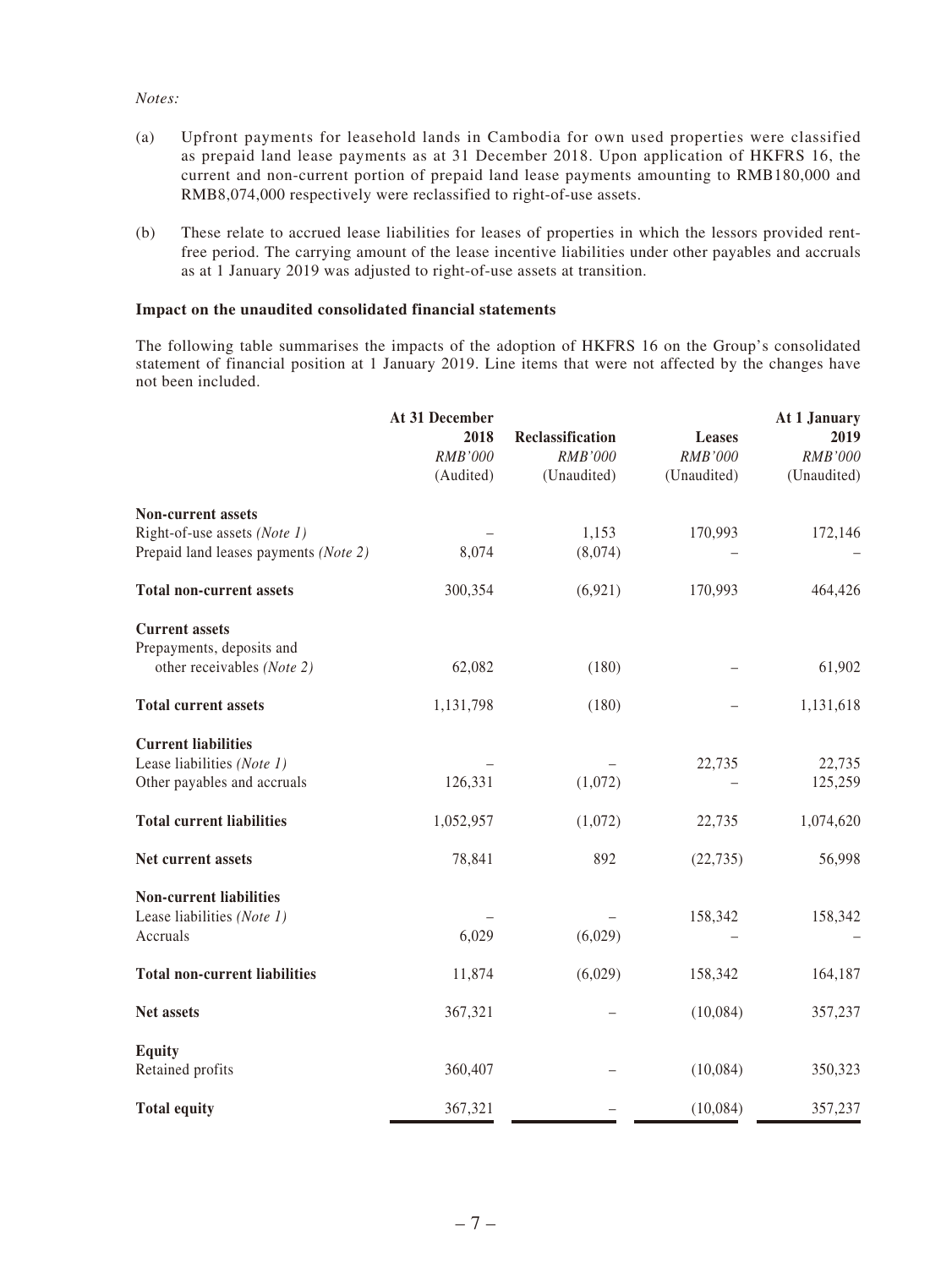#### *Notes:*

- (1) The application of HKFRS 16 to leases previously classified as operating leases under HKAS 17 resulted in the recognition of right-of-use assets of RMB170,993,000 and lease liabilities of RMB181,077,000 at the initial adoption of HKFRS 16.
- (2) Upfront payments for leasehold lands in the Cambodia own used properties were classified as prepaid land lease payments as at 31 December 2018. Upon application of HKFRS 16, the current and non-current portion of prepaid land lease payments amounting to RMB180,000 and RMB8,074,000 respectively were classified to right-of-use assets.

The Group has not early applied the following new and amendments to HKFRSs that have been issued but are not yet effective:

| HKAS 1 and HKAS 8 (Amendments)<br>HKFRS 9, HKAS 39 and HKFRS 7 | Definition of Material <sup>1</sup><br>Interest Rate Benchmark Reform <sup>1</sup>                    |
|----------------------------------------------------------------|-------------------------------------------------------------------------------------------------------|
| (Amendments)                                                   |                                                                                                       |
| <b>HKFRS 3 (Amendments)</b>                                    | Definition of a business <sup>2</sup>                                                                 |
| HKFRS 10 and HKAS 28 (Amendments)                              | Sale or Contribution of Assets between an Investor and<br>its Associate or Joint Venture <sup>4</sup> |
| <b>HKFRS 17</b>                                                | Insurance Contracts <sup>3</sup>                                                                      |

- 1 Effective for annual periods beginning on or after 1 January 2020.
- 2 Effective for business combinations and asset acquisitions for which the acquisition date is on or after the beginning of the first annual period beginning on or after 1 January 2020.
- 3 Effective for annual periods beginning on or after 1 January 2021.
- 4 Effective for annual periods beginning on or after a date to be determined.

In addition to the above new and amendments to HKFRSs, a revised Conceptual Framework for Financial Reporting was issued in 2018. Its consequential amendments, the Amendments to References to the Conceptual Framework in HKFRS Standards, will be effective for annual periods beginning on or after 1 January 2020.

The Directors anticipate that the application of all other new and amendments to HKFRSs will have no material impact on the unaudited consolidated financial statements in the foreseeable future.

#### **4. SEGMENT INFORMATION**

Information reported to the Board, being the chief operating decision maker, for the purposes of resource allocation and assessment of segment performance focuses on types of goods or services delivered or provided. This is also the basis upon which the Group is organised and managed.

Specifically, the Group's reportable segments under HKFRS 8 are as follows:

- a. Retail segment
- b. Manufacturing segment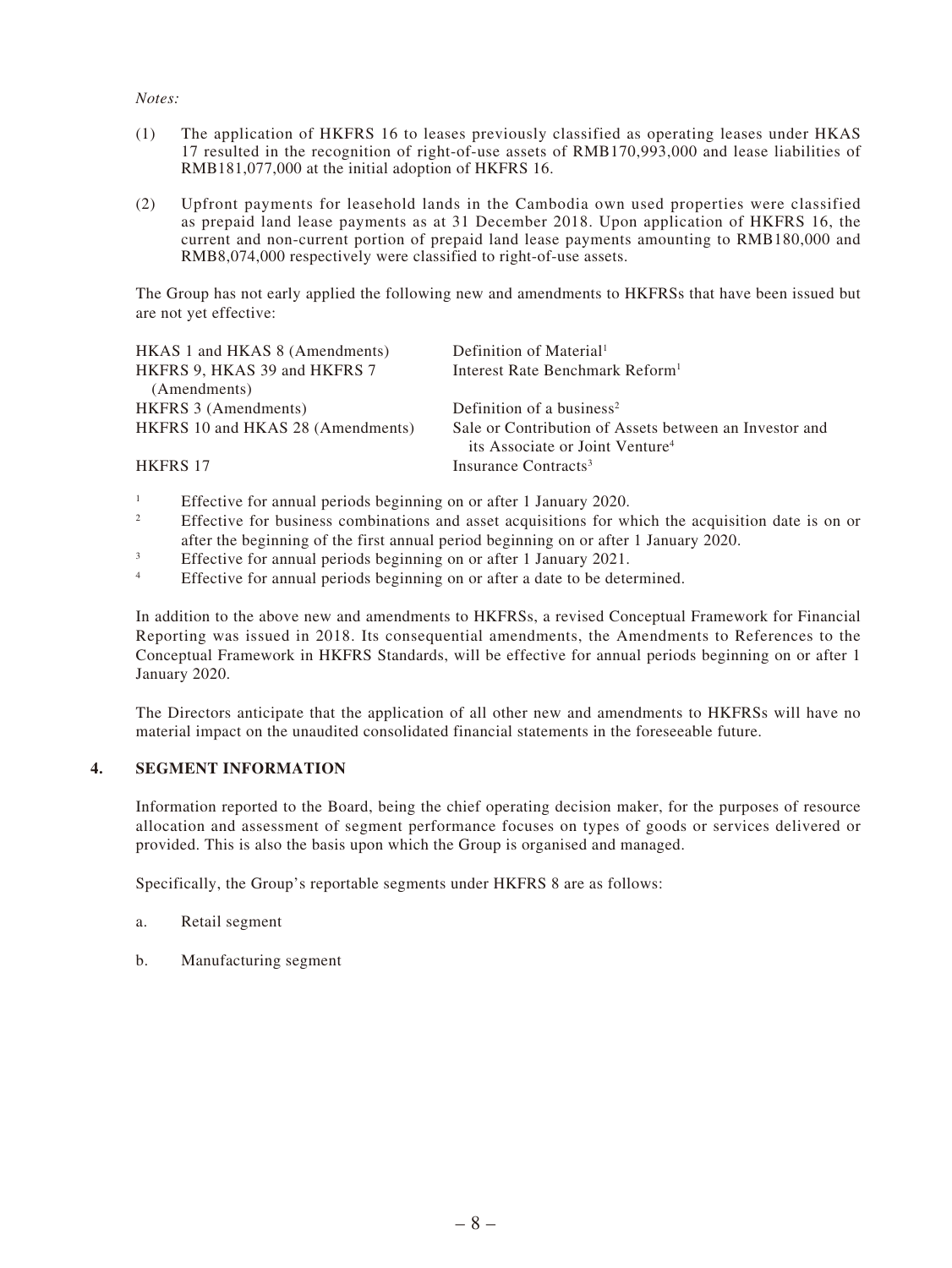#### **Segment revenue and results**

The following is an analysis of the Group's revenue and results by reportable and operating segments:

|                                                                     |                       |           |                |                                                     | <b>Elimination</b> of |           |                |           |
|---------------------------------------------------------------------|-----------------------|-----------|----------------|-----------------------------------------------------|-----------------------|-----------|----------------|-----------|
|                                                                     | <b>Retail segment</b> |           |                | <b>Manufacturing segment</b><br>inter-segment sales |                       |           | Total          |           |
|                                                                     | 2019                  | 2018      | 2019           | 2018                                                | 2019                  | 2018      | 2019           | 2018      |
|                                                                     | <b>RMB'000</b>        | RMB'000   | <b>RMB'000</b> | RMB'000                                             | <b>RMB'000</b>        | RMB'000   | <b>RMB'000</b> | RMB'000   |
|                                                                     | (Unaudited)           | (Audited) | (Unaudited)    | (Audited)                                           | (Unaudited)           | (Audited) | (Unaudited)    | (Audited) |
| Segment revenue                                                     |                       |           |                |                                                     |                       |           |                |           |
| - External sales                                                    | 241,860               | 222,448   | 738,438        | 1,387,595                                           |                       |           | 980,298        | 1,610,043 |
| — Internal sales                                                    |                       |           | 64,803         | 20,838                                              | (64, 803)             | (20, 838) |                |           |
|                                                                     | 241,860               | 222,448   | 803,241        | 1,408,433                                           | (64, 803)             | (20, 838) | 980,298        | 1,610,043 |
| Segment (loss)/profit                                               | (12, 783)             | (60, 991) | (126, 781)     | 176,173                                             | (148)                 | 13        | (139,712)      | 115,195   |
| Interest income                                                     |                       |           |                |                                                     |                       |           | 1,357          | 2,218     |
| Fair value change on derivative<br>component of convertible loan    |                       |           |                |                                                     |                       |           | 2,530          | 27,501    |
| Fair value change on contingent<br>consideration receivables        |                       |           |                |                                                     |                       |           | 5,257          | 2,799     |
| Loss on remeasurement of liability<br>component of convertible loan |                       |           |                |                                                     |                       |           |                | (24, 609) |
| Unallocated corporate expenses                                      |                       |           |                |                                                     |                       |           | (19,686)       | (7,658)   |
| Unallocated finance costs                                           |                       |           |                |                                                     |                       |           | (8,004)        | (15,160)  |
| (Loss)/profit before taxation                                       |                       |           |                |                                                     |                       |           | (158, 258)     | 100,286   |

Segment (loss)/profit represents the (loss from)/profit earned by each segment without allocation of interests income, fair value change on derivative component of convertible loan, fair value change on contingent consideration receivables, loss on remeasurement of liability component of convertible loan, unallocated corporate expenses, and unallocated finance costs. This is the measure reported to the Board for the purposes of resource allocation and performance assessment.

Inter-segment sales are charged at prevailing market rates.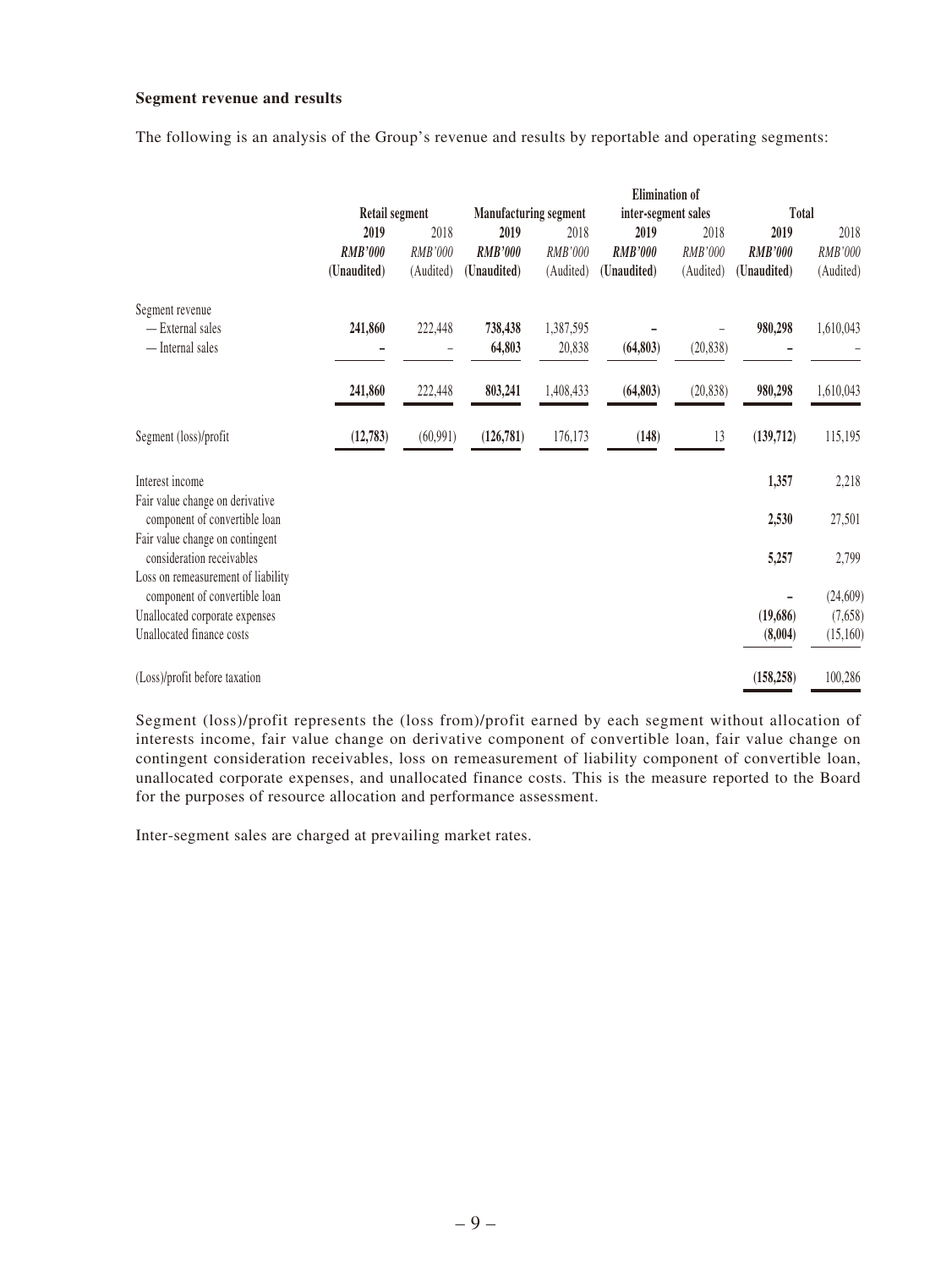#### **Segment assets and liabilities**

|                                                          | Retail segment                        |                                     | <b>Manufacturing segment</b>          |                                     | Consolidated                          |                                     |
|----------------------------------------------------------|---------------------------------------|-------------------------------------|---------------------------------------|-------------------------------------|---------------------------------------|-------------------------------------|
|                                                          | 2019<br><b>RMB'000</b><br>(Unaudited) | 2018<br><i>RMB'000</i><br>(Audited) | 2019<br><b>RMB'000</b><br>(Unaudited) | 2018<br><i>RMB'000</i><br>(Audited) | 2019<br><b>RMB'000</b><br>(Unaudited) | 2018<br><b>RMB'000</b><br>(Audited) |
|                                                          |                                       |                                     |                                       |                                     |                                       |                                     |
| Segment assets<br>Unallocated corporate assets           | 293,518                               | 91,490                              | 825,207                               | 1.098.492                           | 1,118,725<br>235,389                  | 1,189,982<br>242,170                |
| Consolidated assets                                      |                                       |                                     |                                       |                                     | 1,354,114                             | 1,432,152                           |
| Segment liabilities<br>Unallocated corporate liabilities | 272,523                               | 60,527                              | 662,022                               | 714,994                             | 934,545<br>213,452                    | 775,521<br>289,310                  |
| Consolidated liabilities                                 |                                       |                                     |                                       |                                     | 1,147,997                             | 1,064,831                           |

For the purpose of monitoring segment performances and allocating resources between segments:

- all assets are allocated to operating segments other than unallocated corporate assets (mainly comprising contingent consideration receivables and other unallocated corporate assets); and
- all liabilities are allocated to operating segments other than unallocated corporate liabilities (mainly comprising amount due to a related company, derivative financial instruments, convertible loan and other unallocated corporate liabilities).

#### **Other segment information**

|                                     | Retail segment |           |                | <b>Manufacturing segment</b> |                | <b>Unallocated</b> |                | Total          |  |
|-------------------------------------|----------------|-----------|----------------|------------------------------|----------------|--------------------|----------------|----------------|--|
|                                     | 2019           | 2018      | 2019           | 2018                         | 2019           | 2018               | 2019           | 2018           |  |
|                                     | <b>RMB'000</b> | RMB'000   | <b>RMB'000</b> | RMB'000                      | <b>RMB'000</b> | <i>RMB'000</i>     | <b>RMB'000</b> | <b>RMB'000</b> |  |
|                                     | (Unaudited)    | (Audited) | (Unaudited)    | (Audited)                    | (Unaudited)    | (Audited)          | (Unaudited)    | (Audited)      |  |
| Addition of property, plant         |                |           |                |                              |                |                    |                |                |  |
| and equipment                       | 3,017          | 4,340     | 25,137         | 6,529                        |                |                    | 28,154         | 10,869         |  |
| Depreciation of property, plant     |                |           |                |                              |                |                    |                |                |  |
| and equipment                       | 3,835          | 2,917     | 5,751          | 7,019                        |                | -                  | 9,586          | 9,936          |  |
| Depreciation of right-of-use assets | 46,437         | -         | 3,782          |                              |                | -                  | 50,219         |                |  |
| Amortisation of prepaid land lease  |                |           |                |                              |                |                    |                |                |  |
| payments                            |                |           |                |                              |                | 159                |                | 159            |  |
| Impairment loss on trade and        |                |           |                |                              |                |                    |                |                |  |
| bill receivables                    | 421            | 4         | 15,155         | 1,822                        |                |                    | 15,576         | 1,826          |  |
| Impairment loss on prepayments,     |                |           |                |                              |                |                    |                |                |  |
| deposits and other receivables      | $\mathfrak{p}$ | 7         | 1              | 5                            |                |                    | 3              | 12             |  |
| Finance costs                       | 12,851         | 1,582     | 8,476          | 8,128                        | 8,004          | 15,160             | 29,331         | 24,870         |  |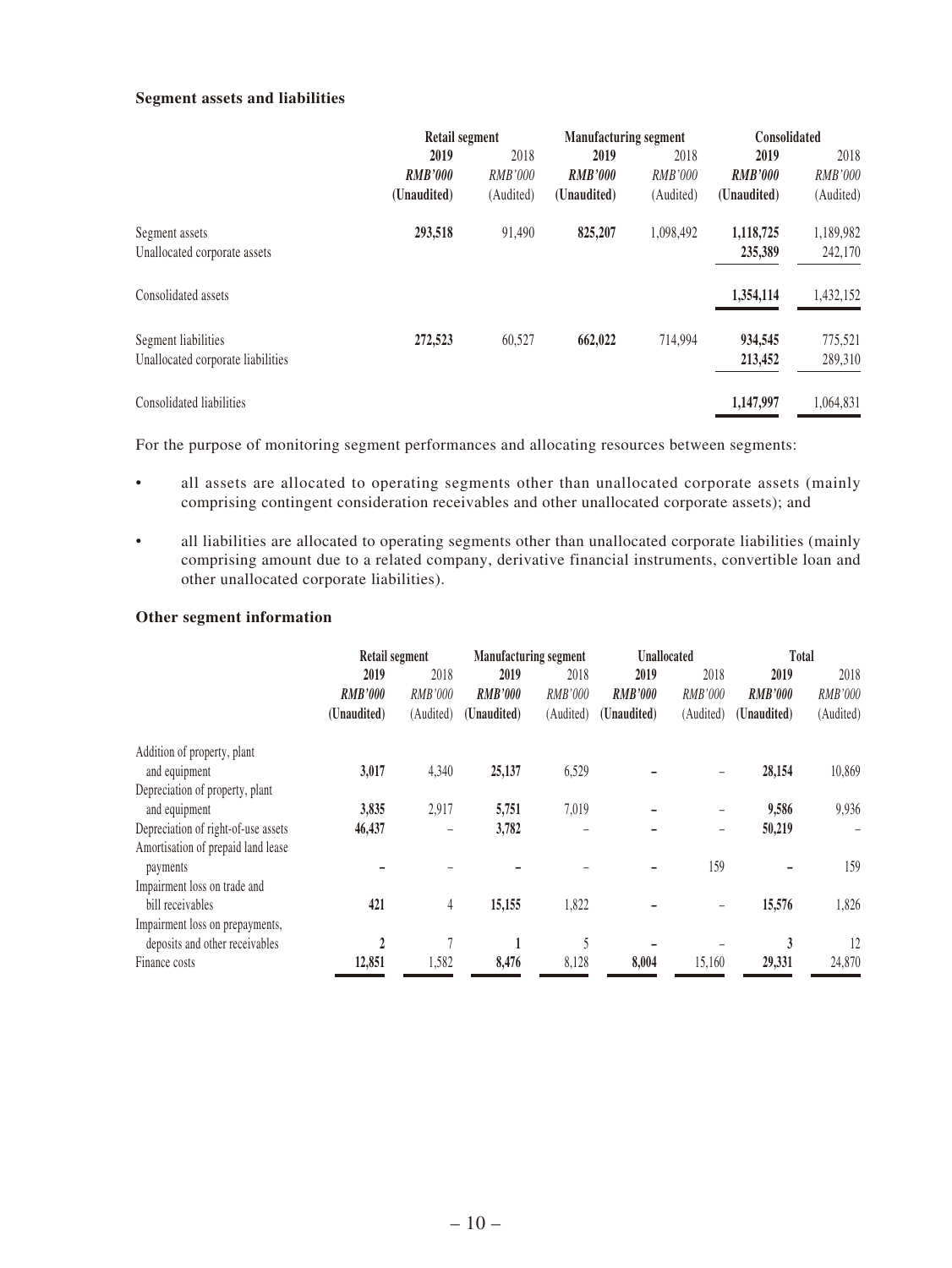#### **Information about major customers**

Revenue from major customers of the corresponding year contributing over 10% of the total revenue of the Group is as follows:

|            | 2019           | 2018           |
|------------|----------------|----------------|
|            | <b>RMB'000</b> | <i>RMB'000</i> |
|            | (Unaudited)    | (Audited)      |
| Customer 1 | $N/A^*$        | 239,207        |
| Customer 2 | 208,518        | 180,591        |
| Customer 3 | $N/A^*$        | 164,276        |
| Customer 4 | $N/A^*$        | 164,046        |
| Customer 5 | 100,847        | $N/A^*$        |

\* Revenue from the customer is less than 10% of the total revenue of the Group.

#### **Geographical information**

#### *(a) Revenue from external customers*

Geographical information in respect of revenue from external customers is not presented since most of the Group's revenue from external customers, based on the locations of the products delivered to the customers, is generated in the United States of America (the "**U.S.**"). Accordingly, in the opinion of the Directors, the presentation of geographical information would provide no additional useful information to the users of the financial statements.

#### *(b) Non-current assets*

|                                                  | 2019<br><b>RMB'000</b><br>(Unaudited) | 2018<br><i>RMB'000</i><br>(Audited) |
|--------------------------------------------------|---------------------------------------|-------------------------------------|
| People's Republic of China (including Hong Kong) | 88,579                                | 21,073                              |
| Cambodia                                         | 36,387                                | 42,345                              |
| The U.S.                                         | 183,460                               | 3,752                               |
| The United Kingdom                               | 176                                   |                                     |
|                                                  | 308,602                               | 67,170                              |

The non-current asset information above is based on the locations of the assets and excludes deferred tax assets and contingent consideration receivables.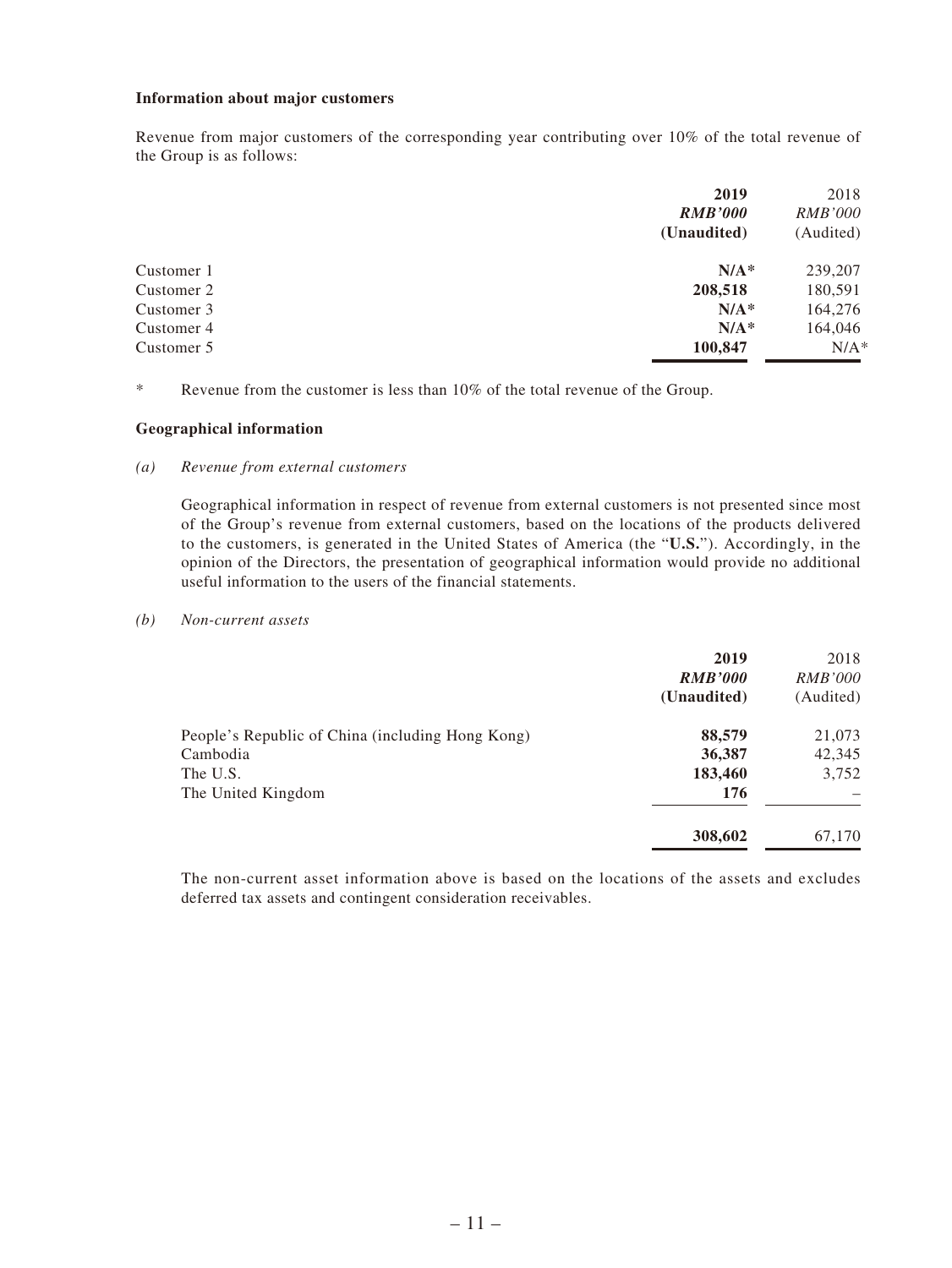#### **5. REVENUE**

Revenue represents the net invoiced value of goods sold, after allowances for returns, trade discounts and value-added tax.

|                                                                         | 2019           | 2018           |
|-------------------------------------------------------------------------|----------------|----------------|
|                                                                         | <b>RMB'000</b> | <i>RMB'000</i> |
|                                                                         | (Unaudited)    | (Audited)      |
| Recognised at a point in time                                           |                |                |
| Manufacture and sales of sofa, sofa covers and other furniture products | 980,298        | 1,610,043      |

As at 31 December 2019, the aggregate amount of the transaction price allocated to the remaining performance obligation under the Group's existing manufacture and sales of sofa, sofa covers and other furniture products is approximately RMB24,844,000 and the Group will recognise this revenue in 2020.

#### **6. OTHER INCOME AND GAINS**

|                                                               | 2019           | 2018           |
|---------------------------------------------------------------|----------------|----------------|
|                                                               | <b>RMB'000</b> | <i>RMB'000</i> |
|                                                               | (Unaudited)    | (Audited)      |
| Interest income                                               | 1,357          | 2,218          |
| Exchange gains, net                                           | 28,040         | 8,213          |
| Government subsidies                                          | 27,302         | 2,312          |
| Gain on disposal of property, plant and equipment             | 15             | 3,775          |
| Rental income                                                 | 6,010          | 1,084          |
| Fair value change on derivative component of convertible loan | 2,530          | 27,501         |
| Sales of raw materials                                        | 134            | 9,327          |
| Repair service income                                         | 9,180          | 9,129          |
| Compensation on factory relocation                            |                | 15,846         |
| Fair value change on contingent consideration receivables     | 5,257          | 2,799          |
| Others                                                        | 2,760          | 3,587          |
|                                                               | 82,585         | 85,791         |

### **7. FINANCE COSTS**

|                                    | 2019           | 2018           |
|------------------------------------|----------------|----------------|
|                                    | <b>RMB'000</b> | <i>RMB'000</i> |
|                                    | (Unaudited)    | (Audited)      |
| Interest on bank loans             | 6,041          | 9,793          |
| Interest on discounted trade bills | 1,832          |                |
| Interest on convertible loan       | 7,931          | 15,077         |
| Interest on lease liabilities      | 13,527         |                |
|                                    | 29,331         | 24,870         |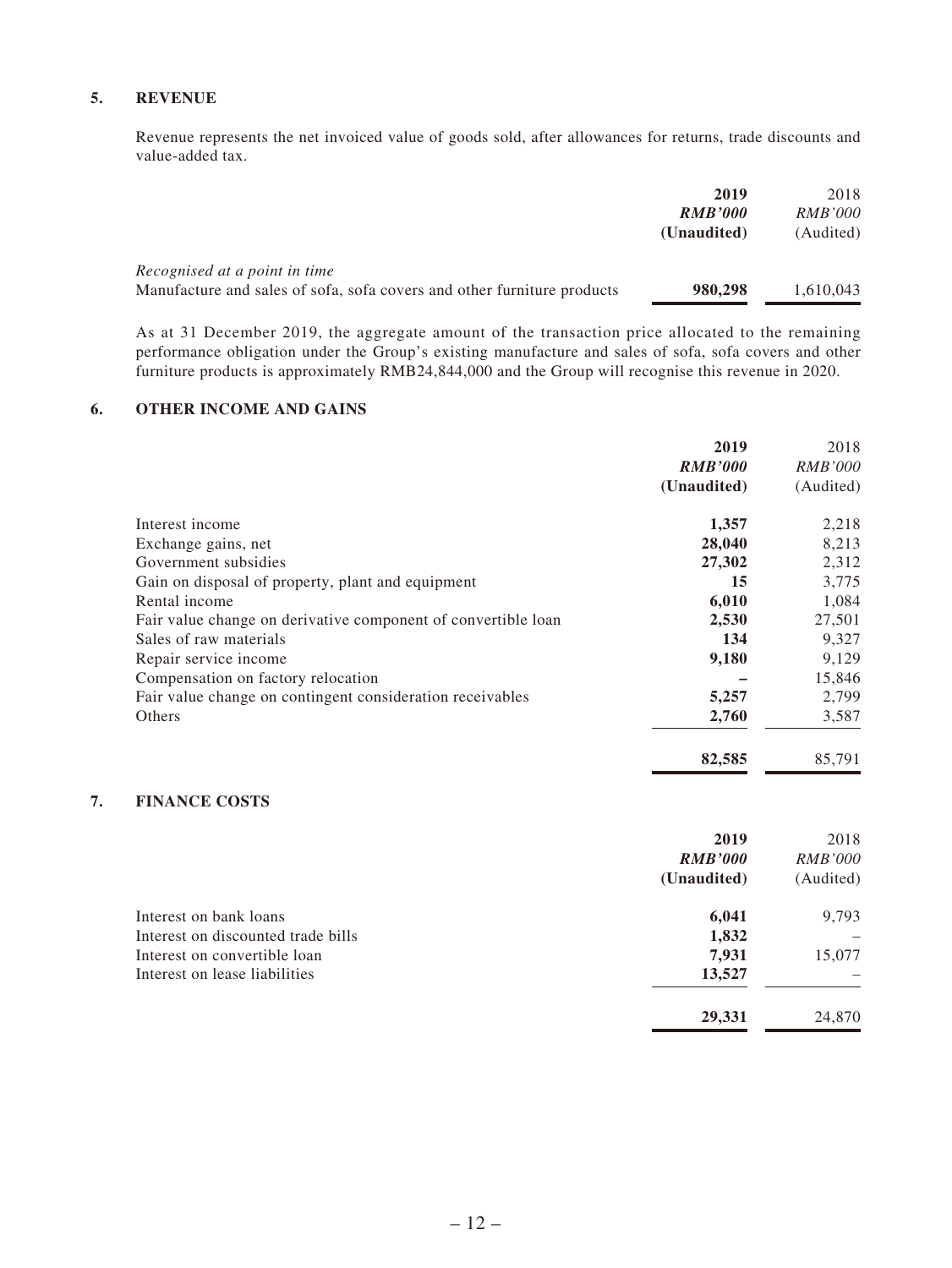#### **8. (LOSS)/PROFIT BEFORE TAX**

The Group's (loss)/profit before tax is arrived at after charging/(crediting):

|                                                                  | 2019           | 2018           |
|------------------------------------------------------------------|----------------|----------------|
|                                                                  | <b>RMB'000</b> | <i>RMB'000</i> |
|                                                                  | (Unaudited)    | (Audited)      |
| Cost of inventories sold                                         | 850,230        | 1,200,745      |
| Provision/(reversal of provision) against obsolete and           |                |                |
| slow-moving inventories                                          | 12,451         | (18, 804)      |
| Write-down of inventories to net realisable value                |                | 58             |
| Depreciation of property, plant and equipment                    | 9,586          | 9,936          |
| Depreciation of right-of-use assets                              | 50,219         |                |
| Expense relating to short-term lease                             | 2,844          |                |
| Impairment loss on trade and bills receivables, net              | 15,576         | 1,826          |
| Impairment loss on other receivables and deposits, net           | 3              | 12             |
| Loss on remeasurement of liability component of convertible loan |                | 24,609         |
| Foreign exchange differences, net                                | (28, 040)      | (8,213)        |

#### **9. INCOME TAX CREDIT/(EXPENSE)**

Pursuant to the rules and regulations of the Cayman Islands and the British Virgin Islands ("**BVI**"), the Group is not subject to any income tax in the Cayman Islands and the BVI.

On 21 March 2018, the Hong Kong Legislative Council passed The Inland Revenue (Amendment) (No. 7) Bill 2017 (the "**Bill**") which introduces the two-tiered profits tax rates regime. The Bill was signed into law on 28 March 2018 and was gazetted on the following day. Under the two-tiered profits tax rates regime, the first HK\$2 million of profits of the qualifying group entity will be taxed at 8.25%, and profits above HK\$2 million will be taxed at 16.5%. The profits of group entities not qualifying for the two-tiered profits tax rates regime will continue to be taxed at a flat rate of 16.5%.

PRC subsidiaries are subject to the PRC Enterprise Income Tax at 25% during the year (2018: 25%). Pursuant to the relevant laws and regulations in the PRC, Zhejiang Morris Fashion Home Co., Ltd. ("**Fashion Home**") and Zhejiang Apollo Leather Products Co., Ltd. ("**Apollo**"), which qualified as High and New Technology Enterprises ("**HNTE**") in 30 November 2018, were entitled to a reduced enterprise income tax rate of 15%. During the year ended 31 December 2019 and 2018, Fashion Home and Apollo applied the qualification of HNTE and are entitled to the reduced tax rate of 15% until the year ended 30 November 2021.

The U.S. corporate tax rate is 21% for the year ended 31 December 2019 in accordance to the Tax Cuts and Jobs Act. The U.S. income tax includes (a) federal income tax calculated at a fixed rate of 21% for the year ended 31 December 2019 (2018: a fixed rate of 21%) on the estimated U.S. federal taxable income and (b) state income tax calculated at various state income tax rates for both periods on the estimated state taxable income for the respective states. The income subject to tax in a specific state (i.e. state taxable income) is calculated based on the federal taxable income with state tax adjustments, which is then allocated or apportioned to the respective states (i.e. percentage of taxable income that should be apportioned or specially allocated to the respective states in which the Group operates) based on the apportionment factors provided from the state tax returns in previous year.

Pursuant to the income tax rules and regulations of United Kingdom (UK), the subsidiary comprising the Group in UK is liable to United Kingdom CIT at a tax rate of 19% for the year ended 31 December 2019.

Pursuant to the relevant laws and regulations in Cambodia, the tax rate of the Cambodian subsidiary is 20% during the year ended 31 December 2019.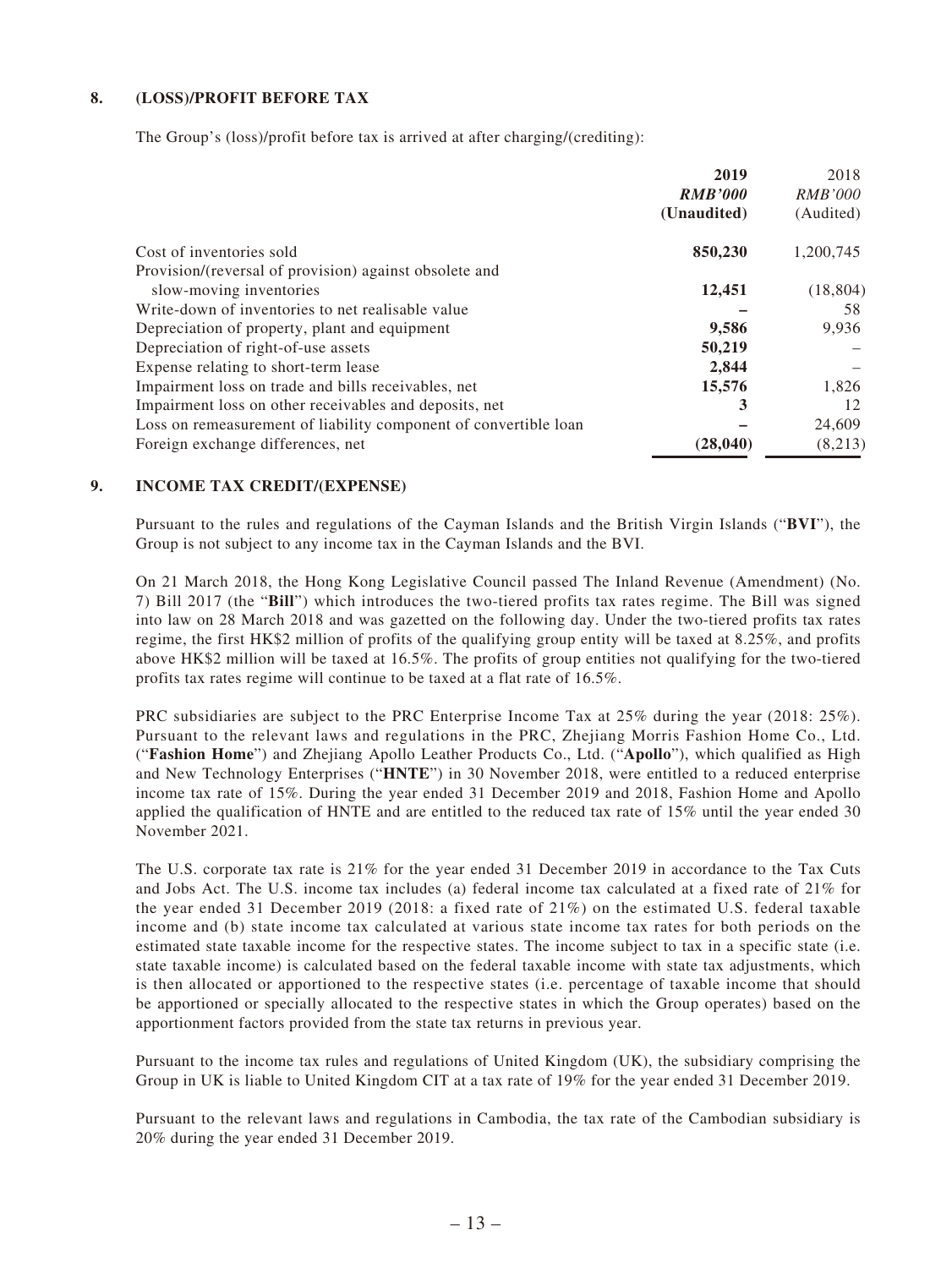Taxes on profits assessable in elsewhere have been calculated at the rate of tax prevailing in the jurisdictions in which the Group operates.

|                                  | 2019           | 2018           |
|----------------------------------|----------------|----------------|
|                                  | <b>RMB'000</b> | <i>RMB'000</i> |
|                                  | (Unaudited)    | (Audited)      |
| $Current - PRC$                  |                |                |
| — Charge for the year            |                | 12,720         |
| — Over-provision in prior year   | (530)          | (7, 810)       |
| Current — Hong Kong              |                |                |
| — Charge for the year            | 723            | 17,450         |
| — Over-provision in prior year   | (33, 410)      |                |
| $Current - U.S.$                 |                |                |
| — Charge for the year            | 66             | 52             |
| — Over-provision in prior year   |                | (520)          |
| $Current - Other$                | 8              | 11             |
| Deferred                         | (5,110)        | (8,022)        |
| Tax (credit)/charge for the year | (38, 253)      | 13,881         |

#### **10. (LOSS)/EARNINGS PER SHARE ATTRIBUTABLE TO ORDINARY EQUITY HOLDERS OF THE COMPANY**

The calculation of basic (loss)/earnings per share amount for the year ended 31 December 2019 was based on the loss for the year attributable to ordinary equity holders of the Company of RMB119,751,000 (2018: profit of RMB86,405,000), and the weighted average number of ordinary shares of 1,000,000,000 (2018: 1,000,000,000) in issue during the year.

No adjustment has been made to the basic (loss)/earnings per share amounts presented for the years ended 31 December 2019 and 2018 as the Group had anti-dilutive ordinary shares in issue during year ended 31 December 2019 (2018: no potentially dilutive ordinary shares in issue).

#### **11. DIVIDENDS**

|                                                                           | 2019<br><b>RMB'000</b><br>(Unaudited) | 2018<br><i>RMB'000</i><br>(Audited) |
|---------------------------------------------------------------------------|---------------------------------------|-------------------------------------|
| Interim dividend paid<br>— Nil (2018: HK1.8 cents) per ordinary share     |                                       | 15,213                              |
| Final dividend proposed<br>$-$ Nil (2018: HK1.3 cents) per ordinary share |                                       | 10,709                              |
|                                                                           |                                       | 25,922                              |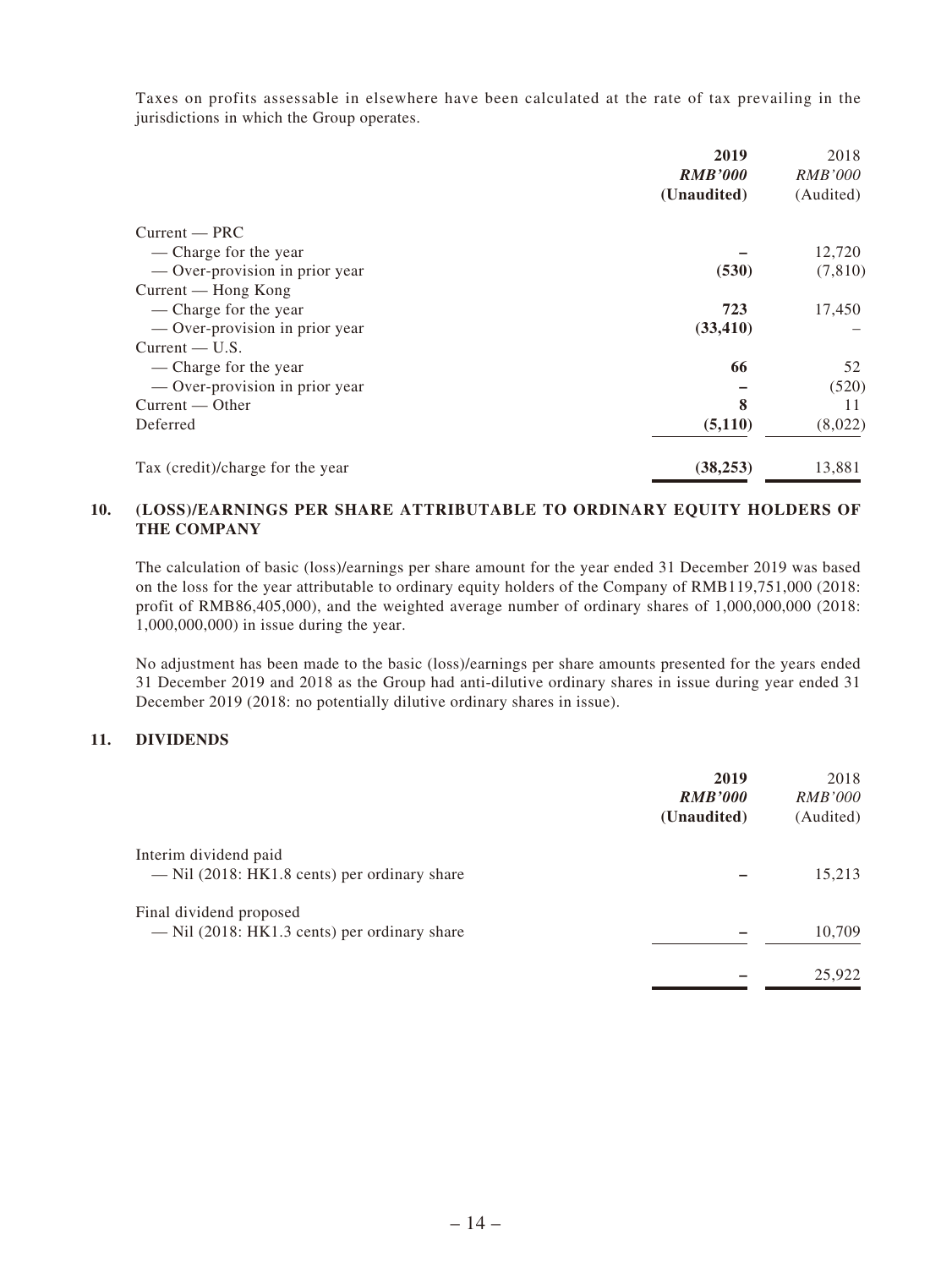#### **12. TRADE AND BILLS RECEIVABLES**

|                                                 | 2019<br><b>RMB'000</b> | 2018<br><i>RMB'000</i> |
|-------------------------------------------------|------------------------|------------------------|
|                                                 | (Unaudited)            | (Audited)              |
| Trade receivables from third parties            | 234,847                | 633,409                |
| Impairment of trade receivables                 | (17, 829)              | (2,253)                |
| Trade receivables, net                          | 217,018                | 631,156                |
| Bills receivable arising from intra-group sales |                        | 3,365                  |
|                                                 | 217,018                | 634,521                |

The Group's trading terms with its customers are mainly on credit. The credit period for customers of the manufacturing segment is generally one to two months, extending up to three to four months for major customers, the credit period for customers of the retail segment is within one month. The Group does not hold any collateral over its trade and bills receivable balances. Trade and bills receivables are non-interest-bearing.

An ageing analysis of trade and bills receivables as at the end of the Reporting Period, based on the invoice date and net of provision, is as follows:

| 2019           | 2018           |
|----------------|----------------|
| <b>RMB'000</b> | <i>RMB'000</i> |
| (Unaudited)    | (Audited)      |
| 205,807        | 596,928        |
| 2,925          | 36,983         |
| 8,286          | 610            |
| 217,018        | 634,521        |
|                |                |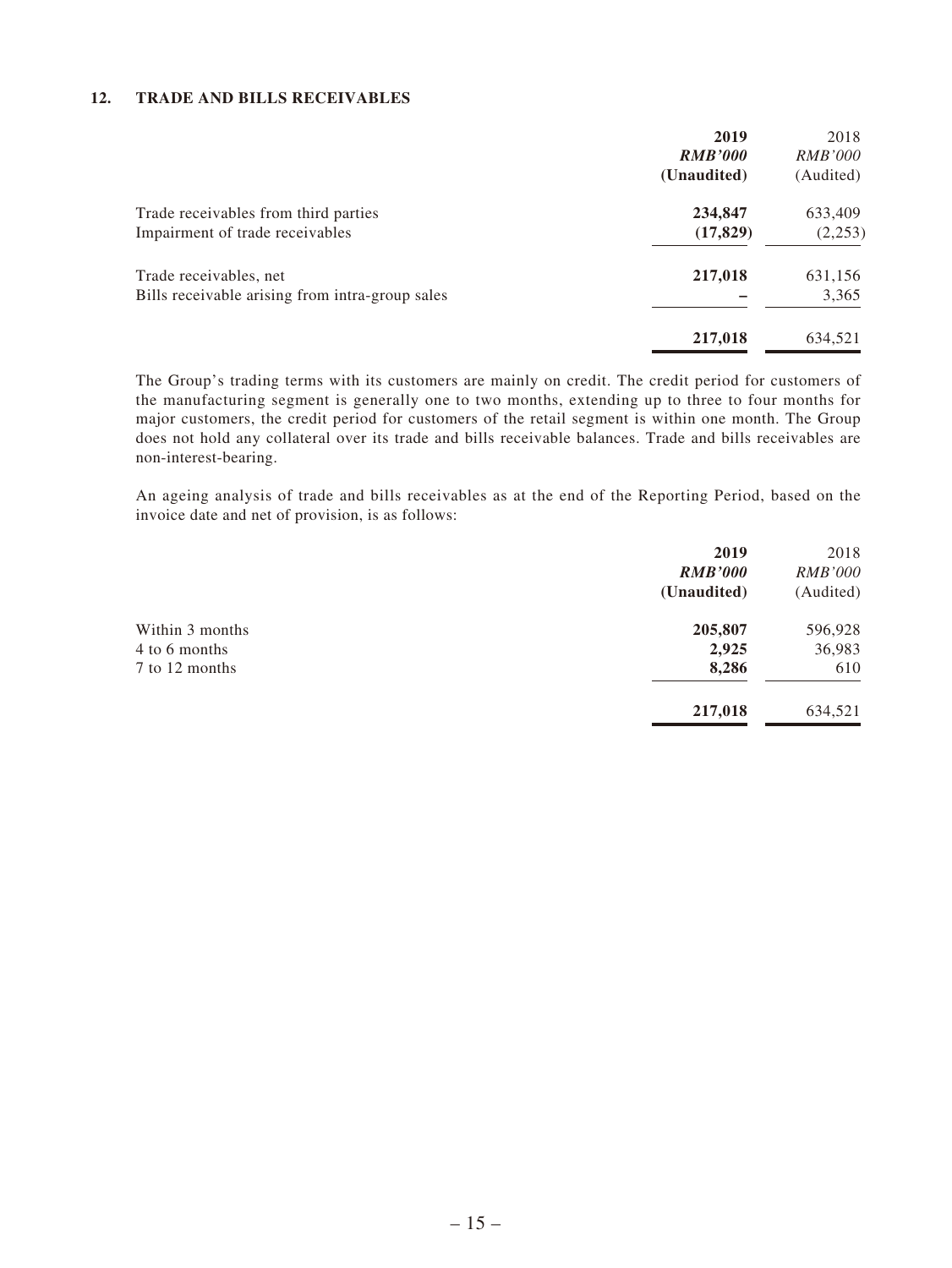#### **13. TRADE AND BILLS PAYABLES**

|                                      | 2019           | 2018           |
|--------------------------------------|----------------|----------------|
|                                      | <b>RMB'000</b> | <i>RMB'000</i> |
|                                      | (Unaudited)    | (Audited)      |
| Trade payables to third parties      | 158,737        | 209,275        |
| Bills payable                        |                |                |
| — arising from intra-group purchases | 90,865         | 19,173         |
| — arising from third party purchases | 139,732        | 188,318        |
|                                      | 389,334        | 416,766        |

An ageing analysis of the trade and bills payables as at the end of the Reporting Period, based on the invoice date, is as follows:

|                | 2019           | 2018           |
|----------------|----------------|----------------|
|                | <b>RMB'000</b> | <i>RMB'000</i> |
|                | (Unaudited)    | (Audited)      |
| Within 1 month | 108,207        | 143,706        |
| 2 to 3 months  | 72,450         | 80,087         |
| 4 to 6 months  | 130,034        | 148,617        |
| Over 6 months  | 78,643         | 44,356         |
|                | 389,334        | 416,766        |

The trade and bills payables are non-interest-bearing. Trade payables are normally settled on terms of 30 to 180 days while bills payable are settled on a term of 90 to 180 days.

#### **14. SUBSEQUENT EVENTS**

Pursuant to the discloseable and connected transaction announcement of the Company dated 31 March 2020, the Company has exercised the put option to require the seller to repurchase all the issued common stock of Jennifer Convertible Inc. at the exit price of US\$35 million.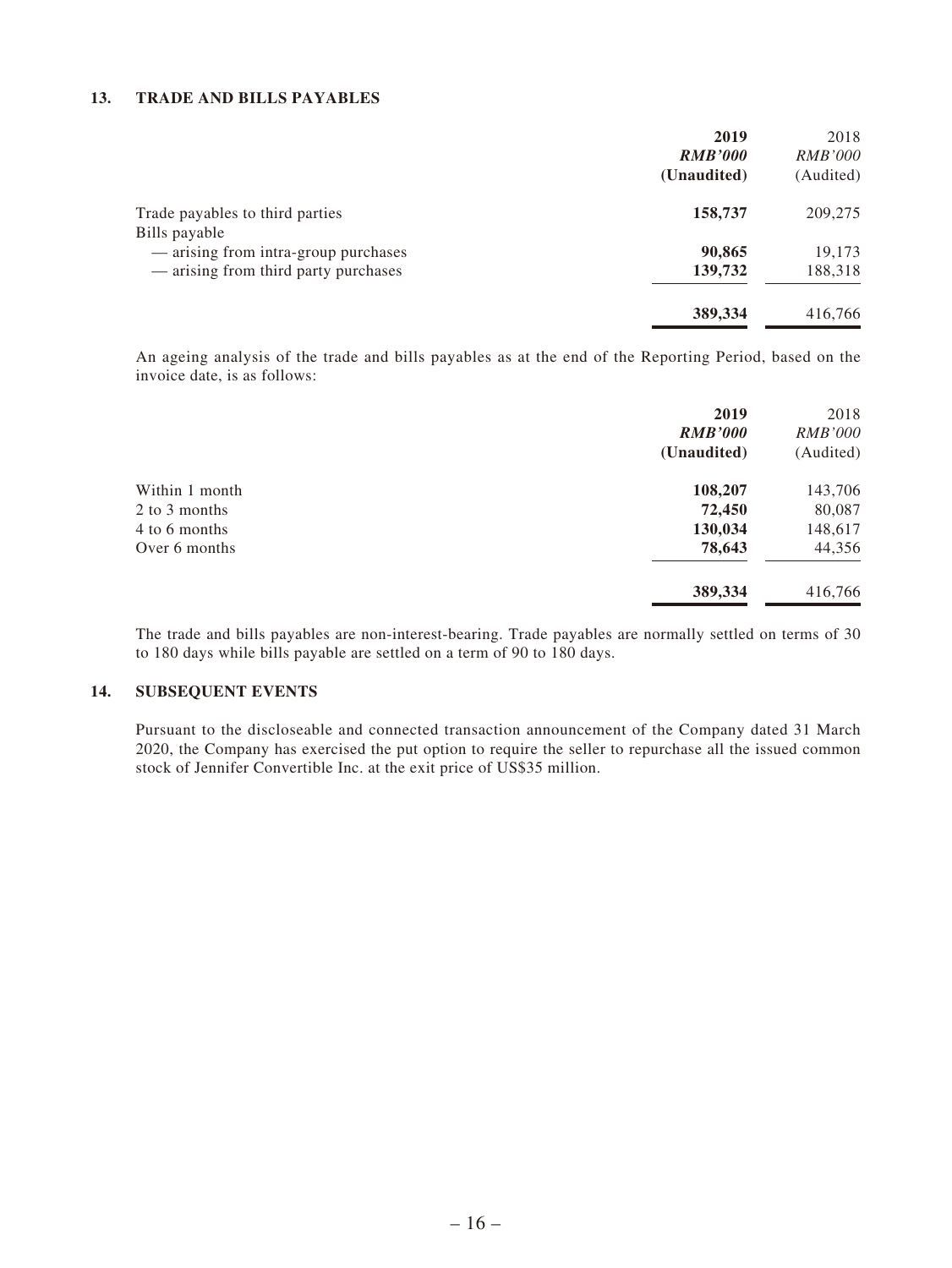# **MANAGEMENT DISCUSSION AND ANALYSIS**

### **BUSINESS REVIEW**

During the 2019 financial year, the Group continued to develop new markets and invest in product design and research and development, and establishment and expansion of sales channels. However, due to the escalation of the Sino-US trade war, the Group's revenue decreased from approximately RMB1,610.0 million in 2018 to approximately RMB980.3 million in 2019, representing a decrease of approximately 39.1%. Loss for the year was approximately RMB120.0 million in 2019, as compared with profit for the year of approximately RMB86.4 million in 2018.

### **Business development in North America**

The trade and tariff disputes between the United States and China caused the overall slowdown of global macro-economy. The US, being our largest market, brought the most adverse impact to our Group's overall performance. Both of our wholesale and retail business in the US were not able to deliver the satisfactory performance. To mitigate the risks, with the efforts of the management, the Group strives to develop other markets, which is hoped to set a solid foundation for the Group's future growth.

### **Retail business development in China and Hong Kong**

As of December 2019, the Group had a total of 2 self-operated retail stores and 2 franchise stores across different provinces in Mainland China. In March 2019, the Group took its brand "Morrisofa" to the 34th Shenzhen International Furniture Fair, showcasing its comfortable, appealing and high quality products in front of customers. The Group has been expanding its scale of business in Hong Kong since the opening of its first flagship retail store in September 2017. As of December 2019, the Group opened 3 self-operated retail stores in Wan Chai, Sha Tin and Tsuen Wan, respectively. It also opened a store-within-a-store in Ma On Shan, and 4 points of consignment sales in Kowloon Bay, Causeway Bay and Yuen Long. In some of its branch stores, the Group also introduced auxiliary decoration services to establish one-stop services including decoration and furniture setting, instilling its stylish home design concept into Hong Kong market.

### **Product research and development**

Product is the key to the long-term success of our business, and "Exquisite" product is the main theme for 2019 and years to come. We have devoted more time and efforts to improve our product quality and style, to enhance the product value for our consumers.

The Group always attaches great importance to research and development ("**R&D**") investment and product innovation. With our continuous focus on the R&D, we have received high technology enterprise recognition, and our research house has been awarded as the provincial level research center. The objective of our research efforts is to bring better products to customers.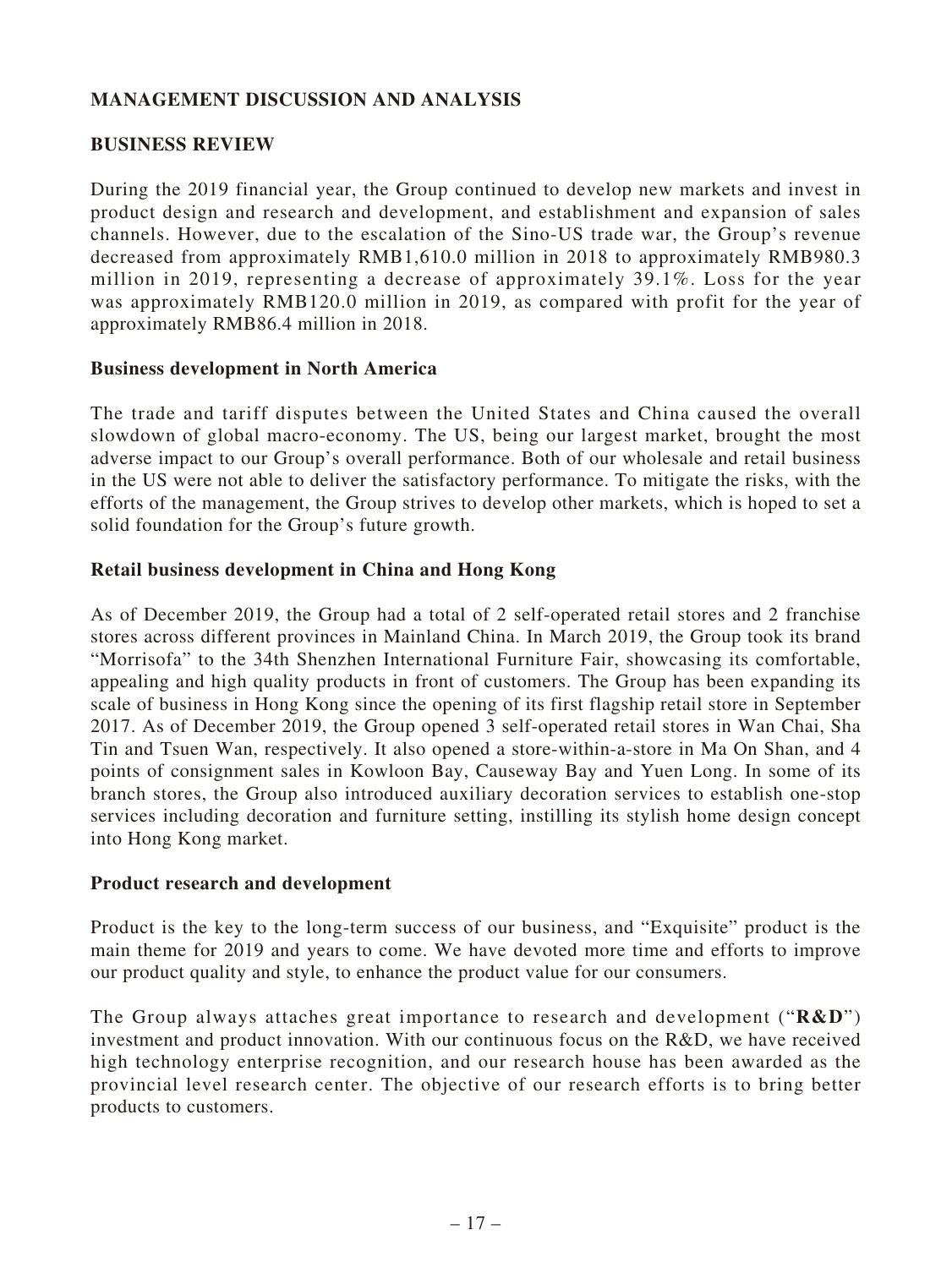# **FINANCIAL REVIEW**

For the year of 2019, the principal business activities of Group comprise the manufacturing and sales of sofas, sofa covers and other furniture products.

During the year, the revenue of the Group amounted to approximately RMB980.3 million (2018: approximately RMB1,610.0 million), representing a decrease of approximately 39.1% as compared with last year, which was mainly attributable to the decrease in revenue generated from sale of sofas, sofa covers and other furniture products, particularly in the market of North America as a result of the Sino-US trade war.

The Group's gross profit for the year was approximately RMB117.6 million (2018: approximately RMB428.0 million), representing a decrease of approximately 72.5% as compared with last year. The gross profit margin decreased from approximately 26.6% to approximately 12.0%, primarily due to the imposition of U.S. tariffs on furniture imported from Mainland China. The net loss of the Group amounted to approximately RMB120.0 million during the year, as compared with the net profit of RMB86.4 million in last year. The increase in net loss was mainly attributable to the decrease in sales volume and impact from the Sino-US trade war.

The Company's basic loss per ordinary share was RMB11.98 cents for the year of 2019 (basic earnings per share in 2018: RMB8.64 cents) based on the loss for the year attributable to ordinary equity holders of the Company of approximately RMB119.8 million (2018: profit for the year of approximately RMB86.4 million), and the weighted average number of ordinary shares of 1,000,000,000 for the year of 2019 (2018: 1,000,000,000).

# **Cost of sales**

The cost of sales of the Group decreased by approximately 27.0% from approximately RMB1,182.0 million in 2018 to approximately RMB862.7 million in 2019, which was primarily due to the decrease in revenue.

# **Gross profit**

The gross profit of the Group decreased by approximately 72.5% from approximately RMB428.0 million in 2018 to approximately RMB117.6 million in 2019. The gross profit margin decreased from approximately 26.6% in 2018 to approximately 12.0% in 2019, primarily due to the additional tariff levied on the Group's export products and the decreased utilization of manufacturing capacity due to the decrease in sales.

### **Other net income and gains**

The other net income and gains of the Group slightly decreased from approximately RMB85.8 million in 2018 to approximately RMB82.6 million in 2019. Such slight decrease was primarily due to the decreases in gain on disposal of property, plant and equipment, fair value change on derivative component of convertible loan, sales of raw materials and compensation on factory relocation, but partially offset by the increases in net exchange gains, government subsidies, rental income and fair value change on contingent consideration receivables.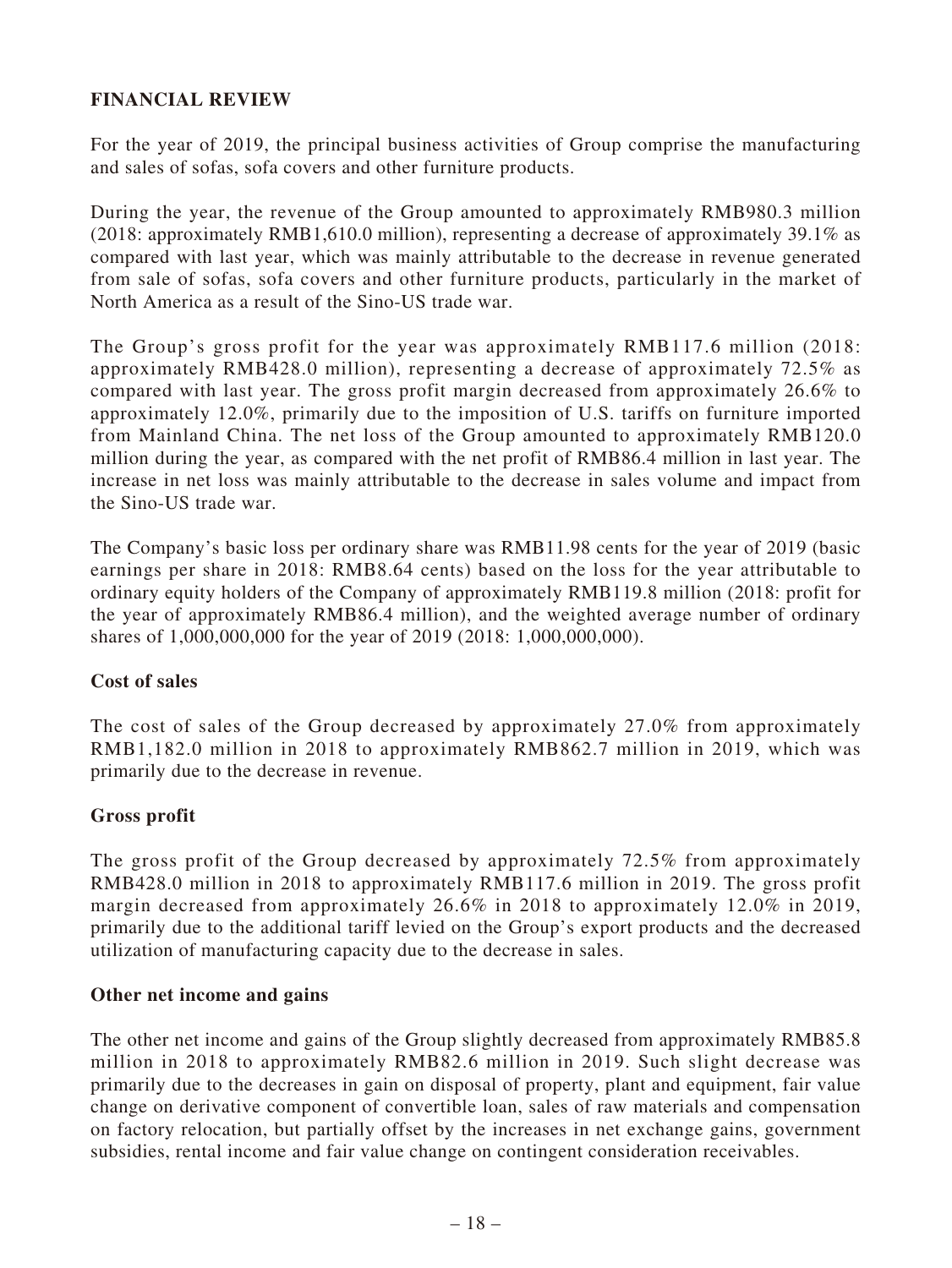### **Selling and distribution expenses**

The selling and distribution expenses of the Group slightly decreased by approximately 7.6% from approximately RMB207.6 million in 2018 to approximately RMB191.9 million in 2019. Such decrease was primarily due to the decrease in marketing cost.

### **Administrative expenses**

The administrative expenses of the Group decreased by approximately 23.9% from approximately RMB153.8 million in 2018 to approximately RMB117.1 million in 2019, which was primarily due to the non-recurrence in 2019 of the increased legal and professional expenses and consultation fee for the acquisition of Jennifer Convertibles, Inc. ("**Jennifer Convertibles**") in 2018, and the implementation of cost-control measures.

### **Finance costs**

The finance costs of the Group increased by approximately 17.9% from approximately RMB24.9 million in 2018 to approximately RMB29.3 million in 2019, which was primarily due to the increase in interest on lease liability of approximately RMB13.5 million upon the new issue of lease accounting coming into effect, but partially offset by the decreases in interest on bank loans and convertible loan.

### **Income tax credit/(expense)**

The income tax credit of the Group was approximately RMB38.3 million in 2019, as compared to income tax expense of approximately RMB13.9 million in 2018. In addition, the effective tax rate decreased from approximately 13.8% in 2018. The reversal of income tax expense in 2018 to income tax credit in 2019 was mainly attributable to the loss-making situation this year and over-provision in prior year.

# **LIQUIDITY AND CAPITAL RESOURCES**

### **Borrowing and pledge of assets**

As at 31 December 2019, the Group's interest-bearing bank borrowings amounted to approximately RMB220.8 million, all of which were repayable within twelve months from 31 December 2019. The bank loans' interest rates ranged between 3.2% to 6.5% per annum.

### **Gearing ratio**

The gearing ratio of the Group, which is total interest-bearing bank borrowings divided by total equity as at the end of the year and multiplied by 100%, increased from approximately 38.7% as at 31 December 2018 to approximately 107.1% as at 31 December 2019, which was primarily due to the increase of interest-bearing bank borrowings during 2019.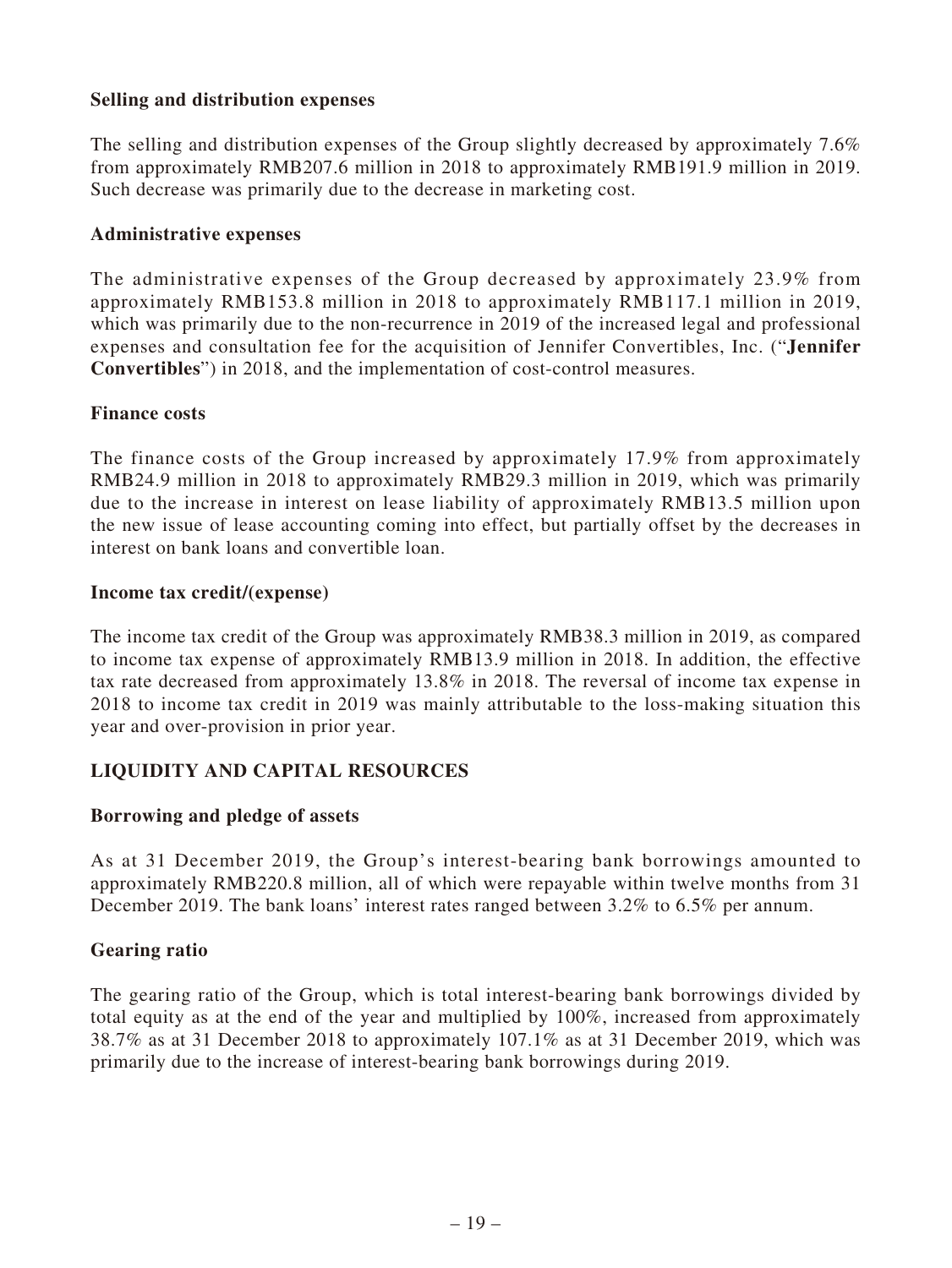# **Capital commitments**

The Group did not have any capital commitment as at 31 December 2019 and 2018.

### **Contingent liabilities**

The Group did not have any significant contingent liabilities as at 31 December 2019.

### **Trade and bills receivables**

The trade and bills receivables of the Group decreased to approximately RMB217.0 million as at 31 December 2019 (31 December 2018: approximately RMB634.5 million), primarily due to the significant decrease in sales to the Group's customers in the fourth quarter in 2019 as compared to the corresponding period in 2018.

### **Trade and bills payables**

The trade and bills payables of the Group decreased to approximately RMB389.3 million as at 31 December 2019 (31 December 2018: approximately RMB416.8 million), primarily due to the decrease in purchases from the Group's suppliers in the fourth quarter in 2019 as compared to the corresponding period in 2018. In order to monitor the Group's cash flow position, the finance department will present the cash flow statements to the senior management on monthly basis.

### **Foreign exchange exposure**

Revenue from major customers is mainly from the U.S. while the production facilities of the Group are mainly located in the PRC. Accordingly, most of the sales are denominated in U.S. dollar while the costs arising from the Group's operations are generally settled in RMB. As a result, fluctuations in the value of U.S. dollar against RMB could adversely affect the financial results of the Group. During 2019, the Group did not experience any material difficulties or impacts on its operations or liquidity as a result of currency exchange fluctuation. The Group did not use any financial instruments for hedging purposes during 2019 and there was no hedging instruments outstanding as at 31 December 2019. The Group will continue to monitor closely the exchange rate risk arising from its existing operations and new investments in the future. The Group will further implement the necessary hedging arrangement to mitigate any significant foreign exchange risk if and when appropriate.

### **SIGNIFICANT INVESTMENTS AND MATERIAL ACQUISITIONS AND DISPOSAL OF SUBSIDIARIES**

The Group had no significant investments, nor had it made any material acquisition or disposal of the Group's subsidiaries or associated companies during the Reporting Period.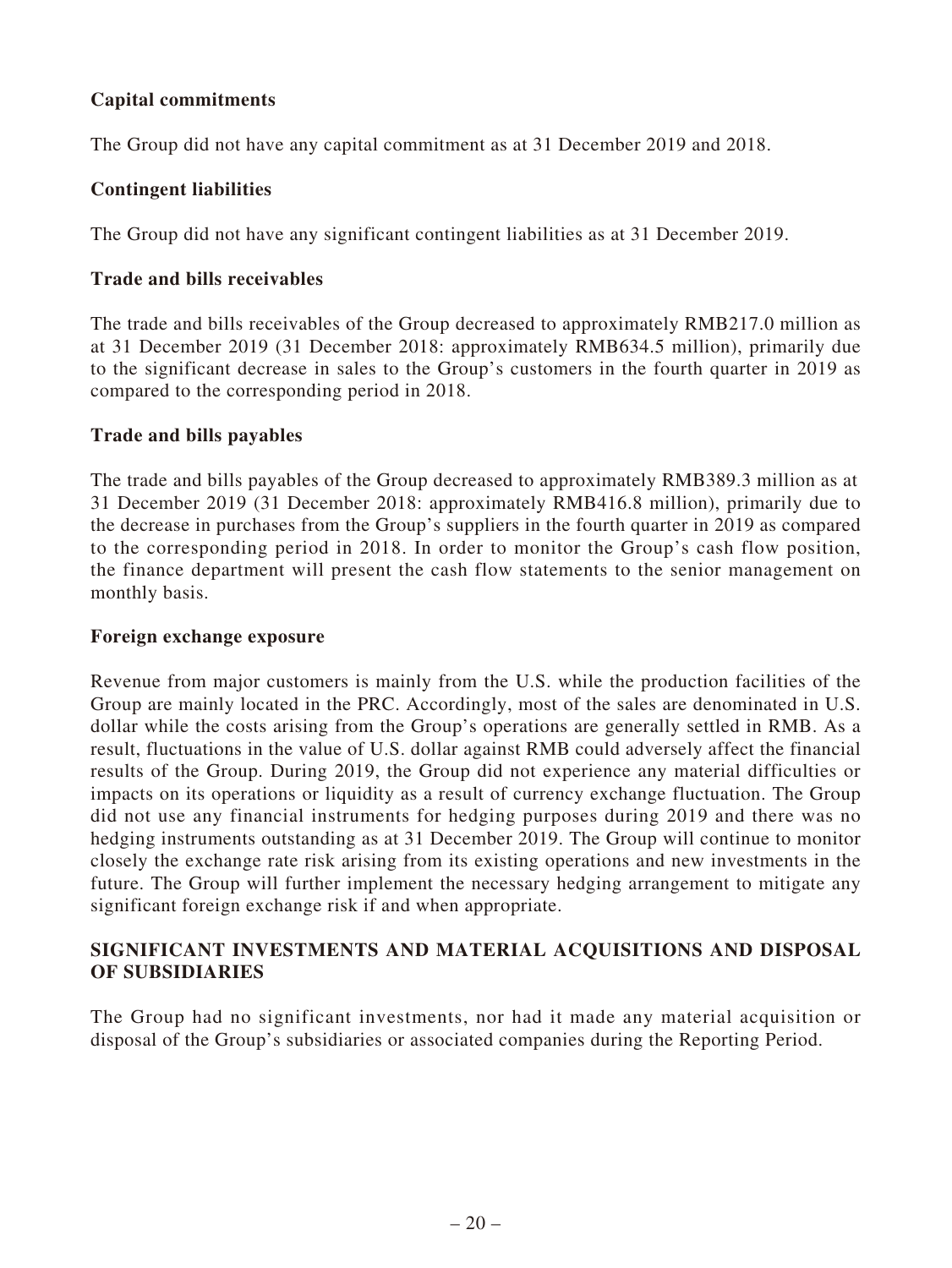# **HUMAN RESOURCES MANAGEMENT**

The management of the Group believes that talent is the basis for long-term development of enterprises. The Group targets to enhance its corporate image through building up and solidifying the Company's brand name. With the 'Five Hearts of Morris': ambition, confidence, determination, perseverance and loyalty, as core values, the Group targets to establish a distinctive corporate culture. Through regular trainings and promotion of its corporate culture, the Group provides its staff with opportunities for personal growth and enhances the employees' sense of belonging to the Group. In addition, the Group provides its employees with competitive remuneration packages and various benefits in line with industry practice. At the same time, the Group strives to create a good working environment, and cultivates teamwork spirit among employees. The Group carries out performance evaluation quarterly, and conducts "Morris Artisans" evaluations, aiming at elevating the morale of the Group's technicians. The Group regularly reviews human resources policies to ensure that the policies align with market practice and comply with regulatory requirements. As of 31 December 2019, the Group employed 2,065 employees (31 December 2018: 2,499 employees). The total annual salary and related costs (excluding directors' remuneration) for 2019 were approximately RMB181.1 million (2018: RMB184.9 million).

The Company operates a share option scheme which allows the Company to grant options to eligible persons as rewards for their contributions to the Group. The share option scheme has been adopted by the Company on 10 December 2016. No share options were granted, exercised or cancelled by the Company under the share option scheme during the period from the listing date to 31 December 2019 and there were no outstanding share options under the share option scheme as at 31 December 2019 and the date of this announcement.

# **EVENTS AFTER THE REPORTING PERIOD**

As disclosed in the Company's announcement dated 22 March 2020, the performance of the Group's sales further deteriorated in January and February 2020, due to the worsening of consumer sentiment and the disruption to global supply chains as a result of the outbreak of the novel Coronavirus epidemic (the "**Epidemic**"). It was estimated that the Group's export sales from China was down by approximately 52% in January and February 2020, as compared to the corresponding period in 2019. The Group's furniture retail business in the United States (the "**US Furniture Retail Business**") was heavily hit by the Epidemic. With the increase of infected people in the United States including the eastern states where the Group's retail network is situated, the management of the US Furniture Retail Business has decided to close the retail shops in the United States. It is uncertain as to how long this situation will last, as the estimate by the market on the duration ranges from anything between three and eighteen months. Prior to the outbreak of the Epidemic, the US Furniture Retail Business was in negotiation with institutions and investors regarding funding and investment proposals to replenish its working capital. With the development of the Epidemic and the shop closure in the United States, the management of the US Furniture Retail Business is taking urgent legal and financial advice with the view to taking all appropriate measures to preserve value and to stop loss. Further announcement(s) will be made as and when appropriate if any disclosure requirements are triggered due to the development of events.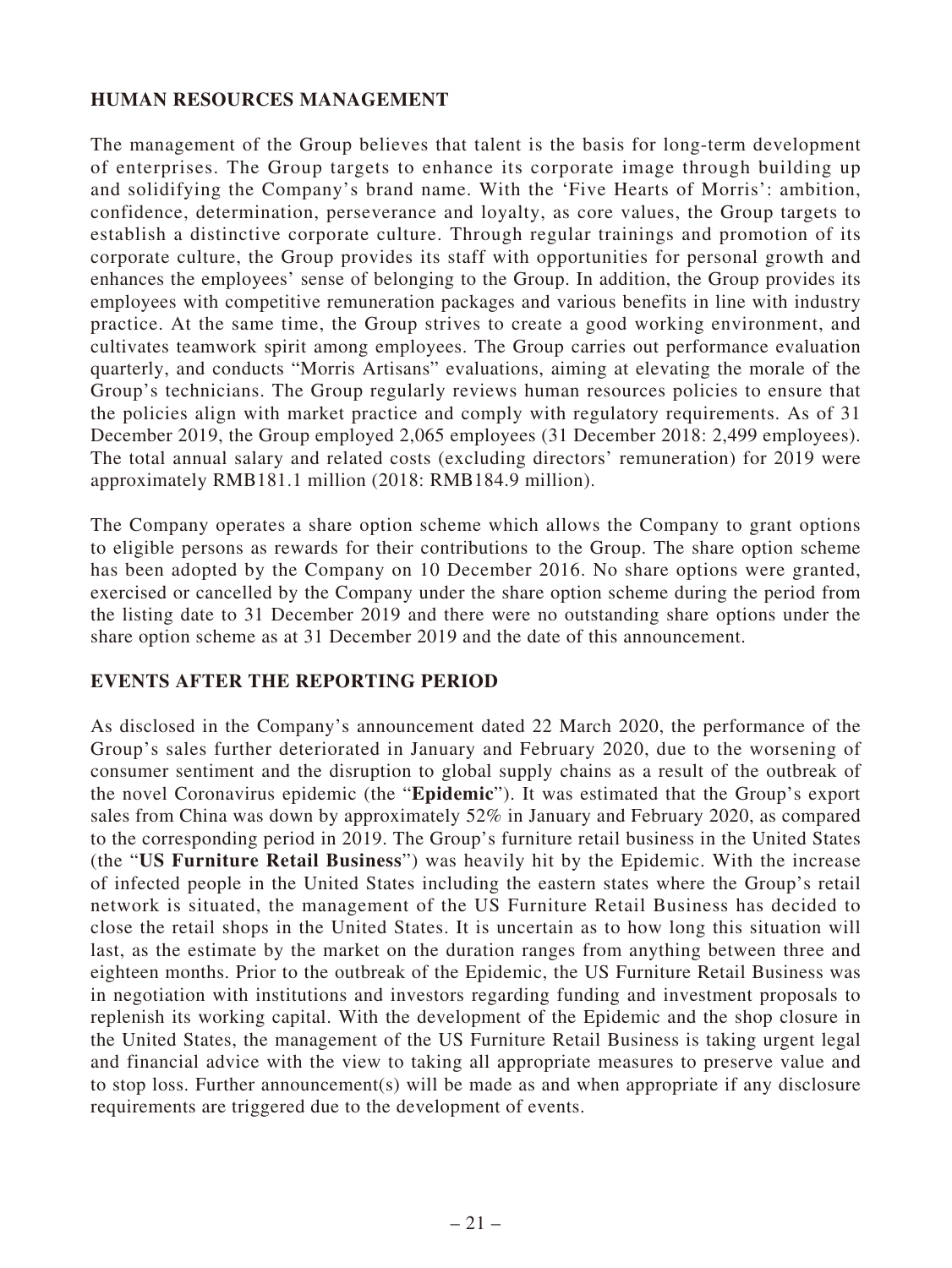On 31 March 2020, the Company served the Option Notice on Morris Group Co., Ltd. ("**Morris PRC**") and Mr. Zou Gebing (the "**Warrantor**") stating its decision to exercise the Put Option to require Morris PRC to repurchase Jennifer Convertibles at the Exit Price of US\$35 million. The Option Notice was accepted by Morris PRC and the Warrantor on the same date. The exercise of the Put Option and the Receivables Disposal constitute discloseable and connected transactions for the Company. A circular will be dispatched to shareholders, and an EGM will be convened at which the transactions would be put to vote by the independent shareholders. Further details of the Put Option and the Receivables Disposal are set out in the Company's discloseable and connected transaction announcement dated 31 March 2020.

# **OUTLOOK**

# **Brand strategies**

To become a world-renowned sofa furniture brand is the long-term goal of the Group. At present, the Group manufactured its own products in its own brand, laying a solid foundation for organic development of its brands and products.

In 2019, the performance of the US Furniture Retail Business operated by Jennifer Convertibles has not lived up to the Company's expectation due to the adverse impact caused by the Sino-US trade war narrowing the profit margin due to the partial sharing of the tariffs. Since January 2020, transportation in China has been severely affected by traffic restriction in an effort to contain the outbreak of the novel Coronavirus Epidemic, which not only caused the worsening of consumer sentiment but also the disruption to the global supply chain, posing uncertainties as to whether the financial performance of the US Furniture Retail Business for the rest of the year will be able to compensate the losses incurred during the supply chain disruption. With the heavy hit of the Epidemic and the increase of infected people in the United States (including the eastern states where the Target Group's retail network is situated) as disclosed in the Company's announcement dated 22 March 2020, the management of the US Furniture Retail Business has decided to close all the retail shops in the United States. It is uncertain as to how long this situation will last, as the estimate by the market on the duration ranges from anything between three and eighteen months. The prospect of the US Furniture Retail Business has now become more uncertain than ever. On 31 March 2020, the Company served the Option Notice on Morris PRC and the Warrantor stating its decision to exercise the Put Option to require Morris PRC to repurchase Jennifer Convertibles at the Exit Price of US\$35 million.

In the PRC, the Company targets the emerging consumer groups of the post 80's and 90's generations, focuses on placing advertisement on and investing in certain major online official accounts and mainstream online news platforms, and integrates both online and offline creative promotional campaigns, so as to stimulate revenue generated from its brands. The Group's management believes that Hong Kong is an ideal platform for brand building. Therefore, the Company will aim to carry out effective brand promotion activities in Hong Kong to further strengthen the Company's young, fashionable and intelligent brand image, as well as connect and synergize the Group's brands to create greater benefits for the shareholders of the Company.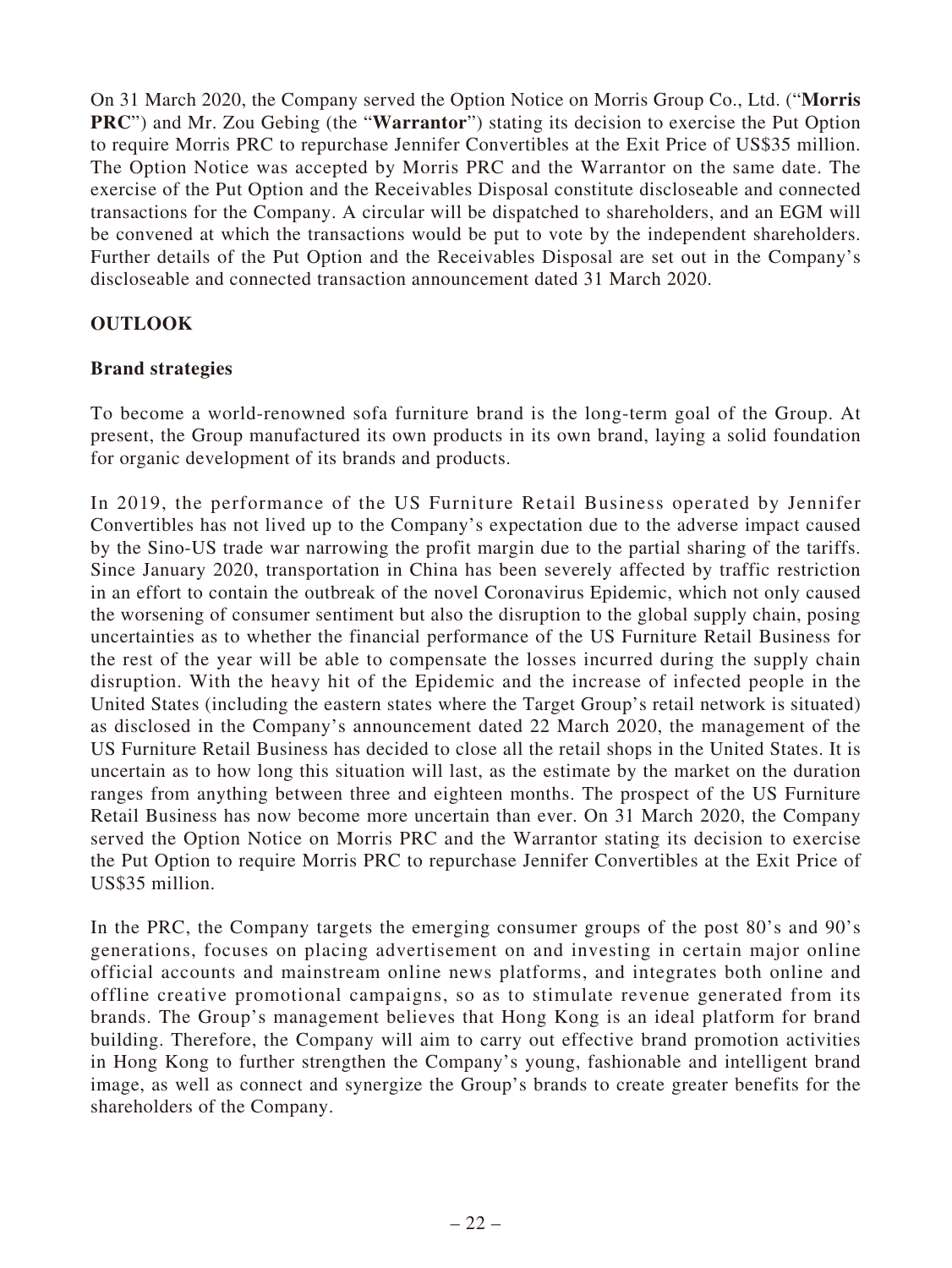# **Overseas market strategies**

In the light of the unsatisfactory performance of the US Furniture Retail Business, the Group has been trying to develop other markets. In particular, Europe was identified as the target market of the Company to diversify the Group's revenue stream. The Company has set up a sales and warehousing centre in the United Kingdom to facilitate business growth in Europe. However, since March 2020, the novel Coronavirus Epidemic started to affect Europe including the UK. The Group will closely monitor the situation and exercise caution and prudence in making any expansion plans during the year.

# **Capacity expansion**

In order to support the Group's development strategies and meet the product demand from various markets, the Group is planning to set up a new production plant to be named the "Morris Center". With the goals of smart manufacturing and product upgrade, the Morris Center will enhance the Group's production capacity and production technology to support its long-term development. The Company has acquired the land use right for a land parcel in Haining, PRC and commenced the construction of the Morris Center during the year 2019. It was originally scheduled that the Morris Center will commence its first phase of operation in the second half of 2020. The outbreak of the novel Coronavirus Epidemic is expected to result in a delay of the expansion plan.

# **PURCHASE, SALE OR REDEMPTION OF THE COMPANY'S LISTED SECURITIES**

Save as disclosed in the paragraph headed "Restricted Share Award Scheme" below, neither the Company nor any of its subsidiaries had purchased, sold or redeemed any of the listed securities of the Company during the Reporting Period.

# **RESTRICTED SHARE AWARD SCHEME**

The Restricted Share Award Scheme (the "**Award Scheme**") was adopted by the Board on 29 August 2019 (the "**Adoption Date**") as an incentive to retain and encourage employees for the continual operation and development of the Group. During the year under review, the trustee of the Award Scheme, pursuant to the terms of the rules and trust deed of the Award Scheme, acquired 14,800,000 shares of the Company by way of acquisition at an aggregate consideration of approximately HK\$2,536,415 (including transaction costs) representing approximately 1.48% of the issued share capital of the Company as at the Adoption Date.

# **MODEL CODE FOR SECURITIES TRANSACTIONS**

The Company has adopted the Model Code for Securities Transactions by Directors of Listed Issuers (the "**Model Code**") as set out in Appendix 10 to the Listing Rules as a code of conduct of the Company for Directors' securities transactions. All Directors have confirmed that they complied with the required standard set out in the Model Code during the year ended 31 December 2019.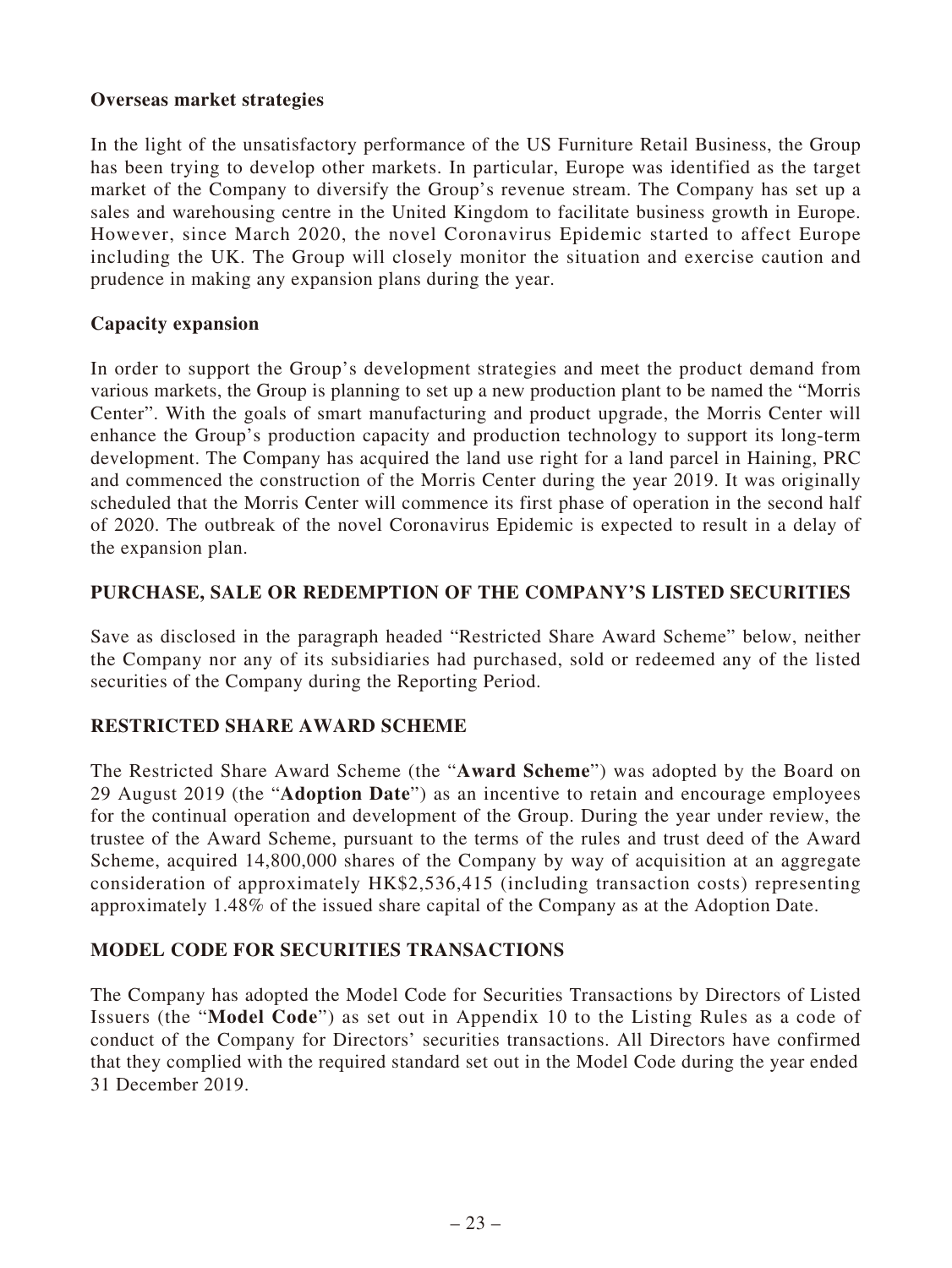# **CORPORATE GOVERNANCE CODE**

The Company is committed to maintain high standards of corporate governance to protect the interests of its shareholders and to enhance corporate value and accountability. The Company has adopted the code provisions ("**Code Provisions**") and, where applicable, the recommended best practices of the Corporate Governance Code ("**Corporate Governance Code**") set out in Appendix 14 of the Listing Rules. Save for the disclosed below, the Company has applied and complied with the relevant provisions of the Code Provisions during the year ended 31 December 2019.

According to Code Provision A.2.1 of the Corporate Governance Code, the roles of chairman and chief executive officer ("**CEO**") should be separate and should not be performed by the same individual. The Company has appointed Mr. Zou Gebing as both the chairman and the CEO. The Board believes that vesting the roles of the chairman and CEO in the same individual would enable the Company to achieve higher responsiveness, efficiency and effectiveness when formulating business strategies and executing business plans. The Board believes that the balance of power and authority is sufficiently maintained by the operation of the senior management and the Board, which comprises experienced and highcalibre individuals. The Board currently comprises four executive Directors (including Mr. Zou Gebing) and three independent non-executive Directors and therefore has a fairly strong independence element in its composition. The Board will nevertheless review the structure and composition of the Board from time to time in light of prevailing circumstances, in order to maintain a high standard of corporate governance practices of the Company.

Code provision C.1.2 of the Corporate Governance Code provides that management should provide members of the board with monthly updates giving a balanced and understandable assessment of the issuer's performance, position and prospects in sufficient details to enable the board as a whole and each director to discharge their duties under Rule 3.08 and Chapter 13 of the Listing Rules. Although the management of the Company did not provide a regular monthly update to the members of the Board, the management keeps providing information and updates to the members of the Board as and when appropriate.

# **EXCHANGE RATE**

For the purpose of this announcement, unless otherwise indicated, translations of U.S. dollars to RMB have been made at the rate of US\$1 to RMB6.97 and translations of Hong Kong dollars to RMB have been made at the rate of HK\$1 to RMB0.89. These translations are for the purposes of illustration only and no representation is made by the Company that any amounts in U.S. dollars and RMB or Hong Kong dollars and RMB can be or could have been converted at the above rate or any other rates or at all.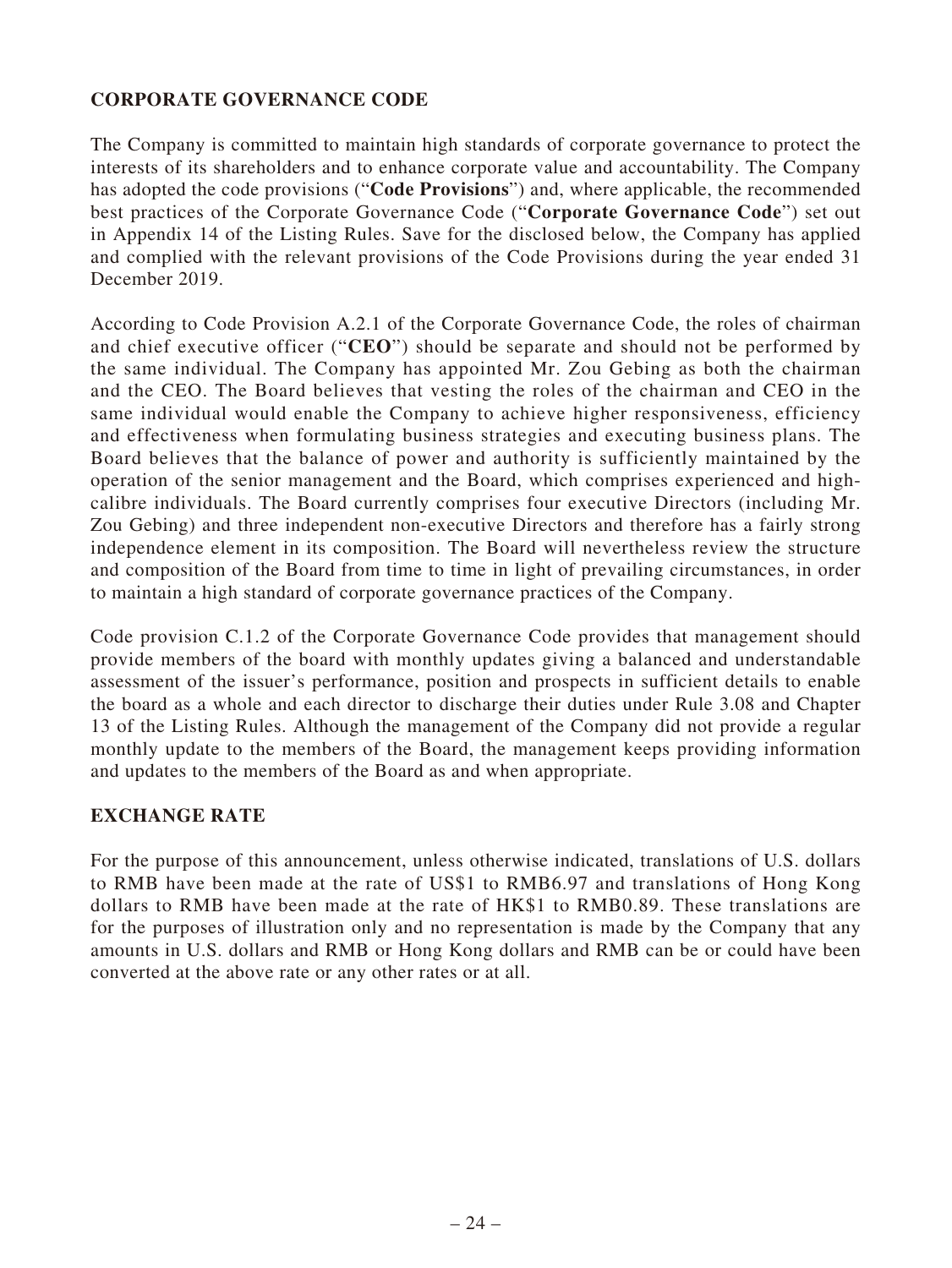# **AUDIT COMMITTEE**

The audit committee of the Company (the "**Audit Committee**") currently comprises three independent non-executive directors, namely Mr. Liu Haifeng, Mr. Pang Wing Hong and Mr. Chu Guodi. The Audit Committee has discussed with the management of the Company and the Company's external auditors and reviewed the unaudited consolidated financial statements of the Group for 2019, including accounting principles and practices adopted by the Group, and discussed the risk management, internal controls and financial reporting matters related to the preparation of the annual results of the Group for 2019.

# **DIVIDEND**

The Board does not recommend any payment of final dividend (2018: HK1.3 cents per share).

# **REVIEW OF UNAUDITED ANNUAL RESULTS**

Due to the recent travel and other restrictions imposed by the Chinese government and the Hong Kong government to contain the novel Coronavirus Epidemic outbreak, the reporting and audit processes of the Group's financial statements for the year ended 31 December 2019 has been disrupted. Accordingly, the auditing process for the annual results for the year ended 31 December 2019 has not been completed. It is expected that the audit work will resume as soon as practicable once the travel restrictions to the PRC and the quarantine arrangements are relieved. An announcement relating to the audited results will be made when the auditing process has been completed in accordance with Hong Kong Standards on Auditing issued by Hong Kong Institute of Certified Public Accountants. If the travel restrictions and quarantine measures are uplifted and sufficient time is allowed for the Company's auditors to complete the auditing process, the Company currently expects that the auditing process should be completed on or before 15 May 2020.

The Group's unaudited annual financial results for the year ended 31 December 2019 as contained in this announcement have not been agreed by the Company's auditors, but have been reviewed by the Audit Committee of the Company. The audit committee is of the opinion that such statements comply with applicable accounting standards, the Listing Rules and other legal requirements, and that adequate disclosures have been made.

Due to the outbreak of Coronavirus since January 2020, the Company is unable to arrange for any site visit to our operation centers in China by professional parties in Hong Kong. We therefore cannot rule out the possibility that the impairment assessments conducted by the Company's management over the fair value of accounting items set out in this announcement may be adjusted after taking the advice of professional advisers during the course of the audit process.